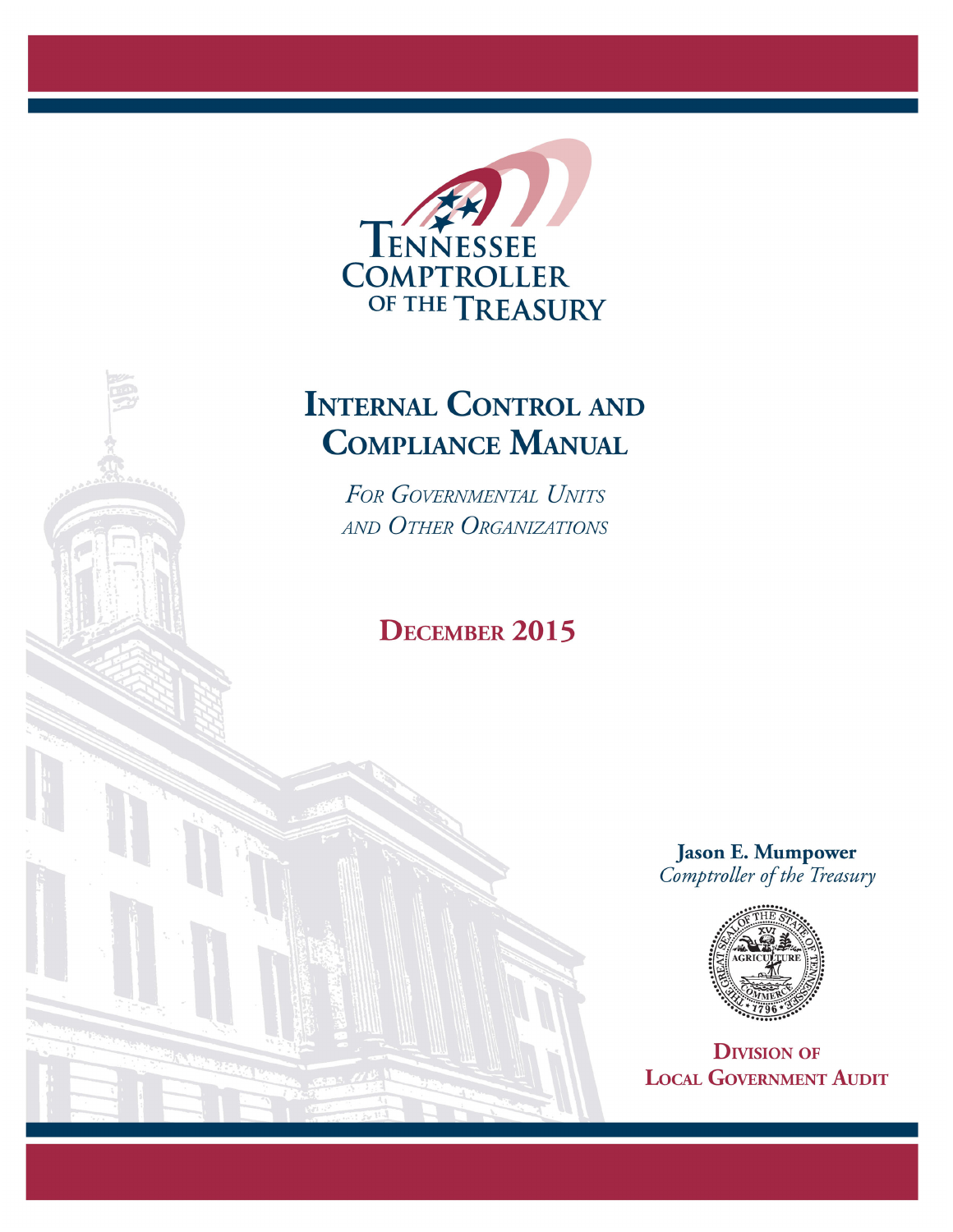$\blacksquare$ 

# **TABLE OF CONTENTS**

| Preface            |                                      |                                           | $\mathbf{i}$ |
|--------------------|--------------------------------------|-------------------------------------------|--------------|
| Introduction       | <b>Overview of Internal Control</b>  |                                           | $\mathbf 1$  |
| Component 1        | <b>Control Environment</b>           |                                           |              |
|                    | GAO Green Book -                     | Principles 1 through 5                    | $\bf{3}$     |
| <b>Component 2</b> | <b>Risk Assessment</b>               |                                           |              |
|                    |                                      | GAO Green Book - Principles 6 through 9   | 8            |
| Component 3        | <b>Control Activities</b>            |                                           |              |
|                    | GAO Green Book -                     | Principles 10 through 12                  | 12           |
| Component 4        | <b>Information and Communication</b> |                                           |              |
|                    |                                      | GAO Green Book - Principles 13 through 15 | 20           |
| Component 5        | Monitoring                           |                                           |              |
|                    |                                      | GAO Green Book - Principles 16 through 17 | 25           |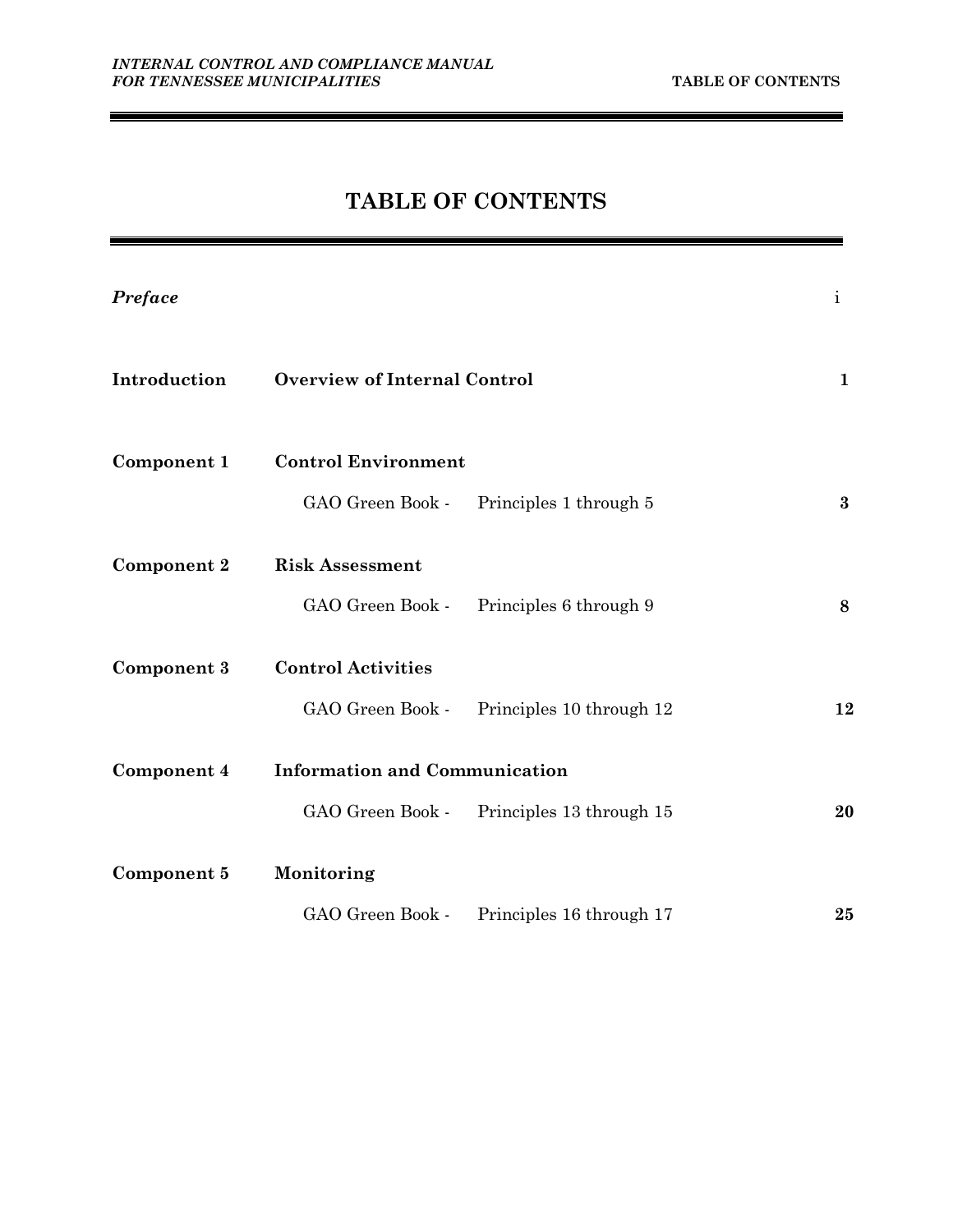# **PREFACE**

<span id="page-2-0"></span>Local governments and other entities detailed below must establish and maintain an adequate internal control system for purposes of financial reporting, managing operations, and legal compliance.

Various state statutes require the Department of Audit, Comptroller of the Treasury, to prescribe a uniform accounting system for entities that handle public funds. Those statutes require officials to adopt and use the system and the character of books, reports, and records designated by the Comptroller of the Treasury. An accounting system is defined as the methods and records established to identify, assemble, analyze, classify, record and report a government's transactions and to maintain accountability for the related assets and liabilities. Those methods would necessarily include establishing, documenting, and implementing adequate internal controls. Some of those requirements are listed below:

- State, county, municipal, and utility district offices Section 9-2-102, *Tennessee Code Annotated (TCA)*
- Emergency communication districts Section 7-86-304, *TCA*
- Development district offices Section 13-14-108, *TCA*
- Human resource agencies Section 13-26-109, *TCA*
- Public charter schools Section 49-13-111(m), *TCA*
- Regional development authorities Section 64-7-105, *TCA*

In addition, Section 9-18-102(a), *TCA,* was amended to expressly require each county, municipal, and metropolitan government to establish and maintain internal controls.

The U.S. Office of Management and Budget (OMB) has established internal control guidance for all entities that receive federal awards at Code of Federal Regulations (CFR) 200.303. This guidance requires all entities to establish and maintain an effective system of internal control over federal awards. The OMB guidance further recommends implementing a system of internal control in accordance with internal control standards published in September 2014 by the U.S. Government Accountability Office (GAO) in *Standards for Internal Control in the Federal Government* (Green Book), as one method of complying with CFR 200.303.

The *Internal Control Manual for Local Governmental Entities and Other Audited Entities in Tennessee* (the "Internal Control Manual") should be used by all local governments listed above (including entities created by interlocal agreements between those entities) as well as any other entity that has a similar statutory requirement. Other entities, including those participating in contracts with the State of Tennessee that include contractual provisions requiring the establishment of internal controls, should consider the provisions of this manual when establishing internal controls.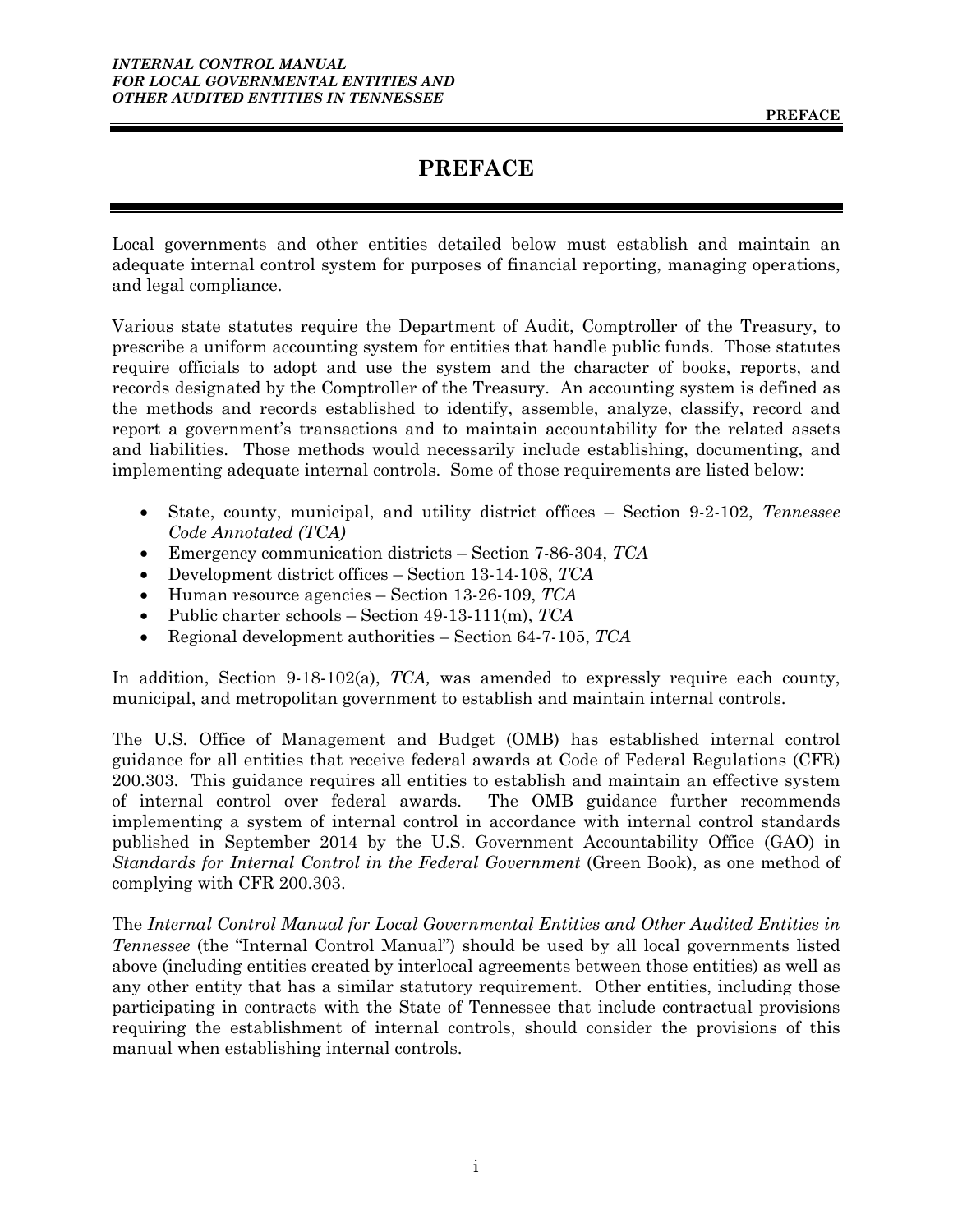This manual summarizes and gives examples of internal controls based on standards for establishing internal controls published in the September 2014 version of GAO's Green Book. Accordingly, this manual refers to different levels of oversight responsibility as follows:

- Governing body refers to the county commission, city council, board of directors, or similar authorities.
- Oversight body refers to an appointed body designated to perform oversight at the direction of the governing body.
- Management refers to elected officials or employees who have direct responsibility for the day-to-day operations of the entity including the implementation of internal controls.

### Summary:

This internal control manual is designed by the Division of Local Government Audit for the use of governing and oversight bodies and the management of entities in Tennessee. Management is responsible for designing and implementing a system of internal control. Auditing standards do not allow auditors to design or implement your system of internal control and auditors cannot be a substitute for a system of internal control.

This manual is based on principles, as opposed to providing a detailed method of implementing internal controls. This is because the manual is based on the GAO Green Book, which is principles based as well. In addition, it would be physically impossible to develop a detailed internal control implementation plan because of the variety of entities that operate in Tennessee.

While the 17 Principles presented in this manual are recommended, use of these exact principles are not required. **Establishing and maintaining a system of internal controls is required by state and federal law. Implementing the five (5) components of internal control should be considered mandatory.**

This manual is effective upon release, unless otherwise noted.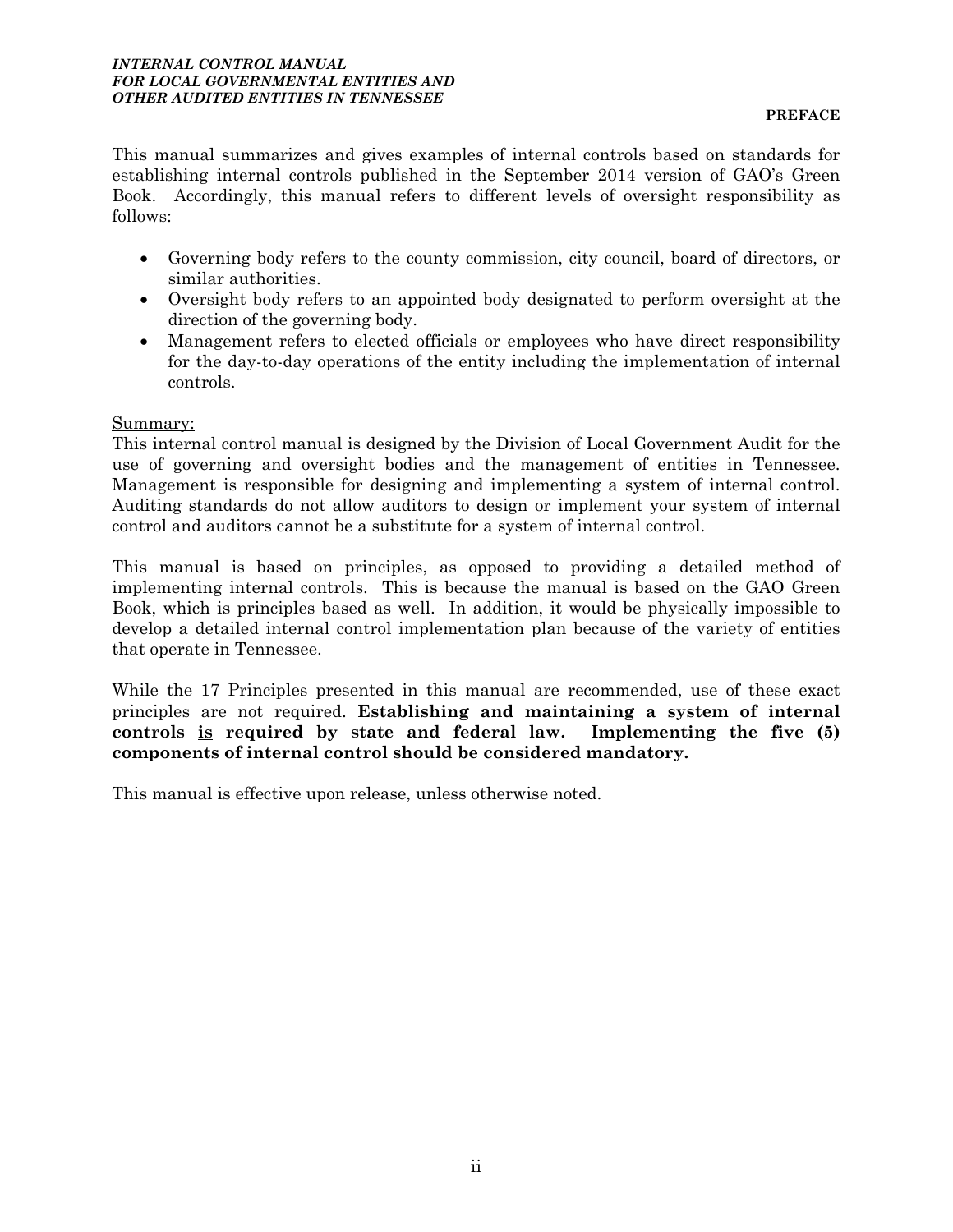### **INTRODUCTION**

# **OVERVIEW OF INTERNAL CONTROL**

<span id="page-4-0"></span>The U.S. Government Accountability Office (GAO) has established a common definition of internal controls, standards, internal control components, principles and attributes. The document that contains this information is often referred to as the Green Book. Because this GAO Green Book framework is widely accepted, it will be used as the basis for all internal control matters related to entities covered by this internal control manual as outlined in the preface.

#### Definition of Internal Control

Internal control is a process that is developed by the municipality to provide reasonable assurance that the following categories of objectives will be achieved:

- **Reporting** financial reporting will be reliable;
- **Operations** effectiveness and efficiency of operations; and
- **Compliance** compliance with applicable laws, regulations, contracts and grant agreements.

The above definition "reflects certain fundamental concepts." Those concepts are:

- Internal control is geared to the achievement of objectives in one or more separate but overlapping categories.
- Internal control comprises the plans, methods, policies, and procedures used to fulfill the mission, strategic plan, goals, and objectives of the entity.
- Internal control is an integral part of the organization not a separate system within the organization.
- Internal control is a process. It is a means to an end, not an end in itself.
- Internal control is affected by people. It is not merely policy manuals and forms, but people at every level of an organization.
- Internal control increases the likelihood that an entity will achieve its objectives. However, it can only be expected to provide reasonable assurance, not absolute assurance, that all of the organization's objectives will be met.

While each organization may identify its mission, strategic plan, objectives, and plans for achieving its objectives in different ways, the Green Book approaches internal control through a hierarchical structure of five (5) components and seventeen (17) principles. The Green Book also contains additional information in the form of attributes. Attributes are presented under the heading title: "This Involves." These attributes provide further explanation of the principles and documentation requirements.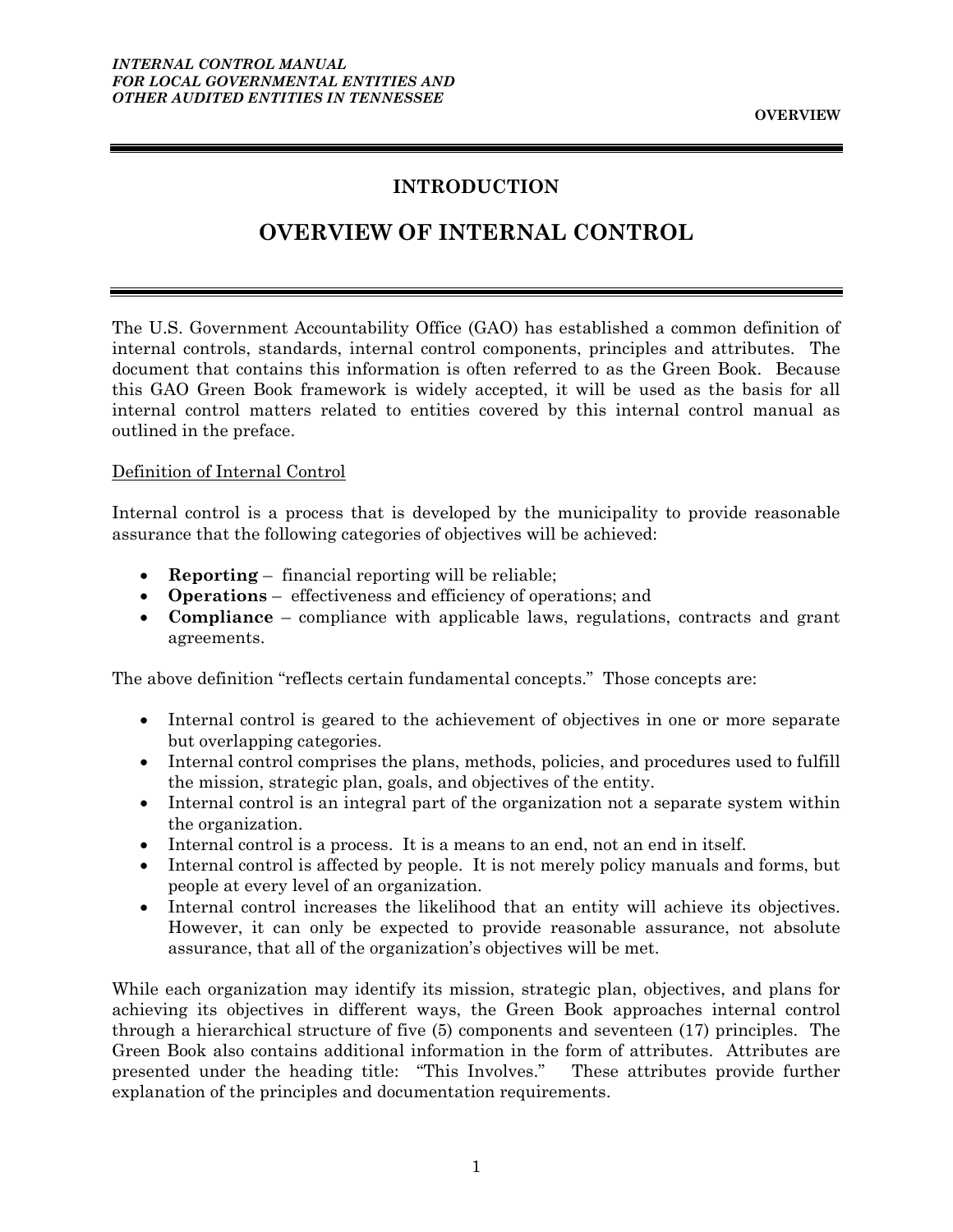#### *INTERNAL CONTROL MANUAL FOR LOCAL GOVERNMENTAL ENTITIES AND OTHER AUDITED ENTITIES IN TENNESSEE*

#### Components of Internal Control

The five (5) main components of internal control are:

- 1. **Control environment** the foundation for an internal control system
- 2. **Risk assessment** assesses the risks facing the organization as it seeks to achieve its objectives
- 3. **Control activities** the actions management establishes through policies and procedures to achieve objectives and respond to risks in the internal control system
- 4. **Information and communication** the quality information management and personnel communicate and use to support the internal control system
- 5. **Monitoring** activities management establishes and operates to assess the quality of performance over time and promptly resolve the findings of audits and other reviews

There is a direct relationship between the organization's objectives, the five components of internal control and the organizational structure of the organization. The five components apply to all three categories of objectives and all levels of the organizational structure. The seventeen (17) principles support the components of internal control.

#### Summary

A good internal control framework is essential to providing reasonable assurance that organizations are achieving their objectives. Such objectives include, but are not limited to, utilizing public resources in compliance with laws, regulations and budgetary limitations. An adequate control framework will provide information that helps detect errors and fraud, and provides reasonable assurance that financial reports are accurate. It will limit the opportunity for theft or unauthorized use of assets, including cash, inventory, and capital assets.

The remainder of this manual is designed to give an overview of the seventeen (17) principles related to the five (5) components of internal control listed above as they relate to the objectives and organizational structure of an organization. It is not intended to be an exhaustive analysis of internal control. Rather this manual provides examples regarding the development of an internal control system within the framework addressed in the Green Book. The examples are not intended to be mandatory implementation guidance. They are merely examples for your consideration. Developing an adequate internal control system requires written documentation as well as continual analysis and modification to address changing circumstances. Officials should identify and address their specific objectives within the framework set out in the Green Book or use a similar comprehensive framework that includes each of the five components of internal control.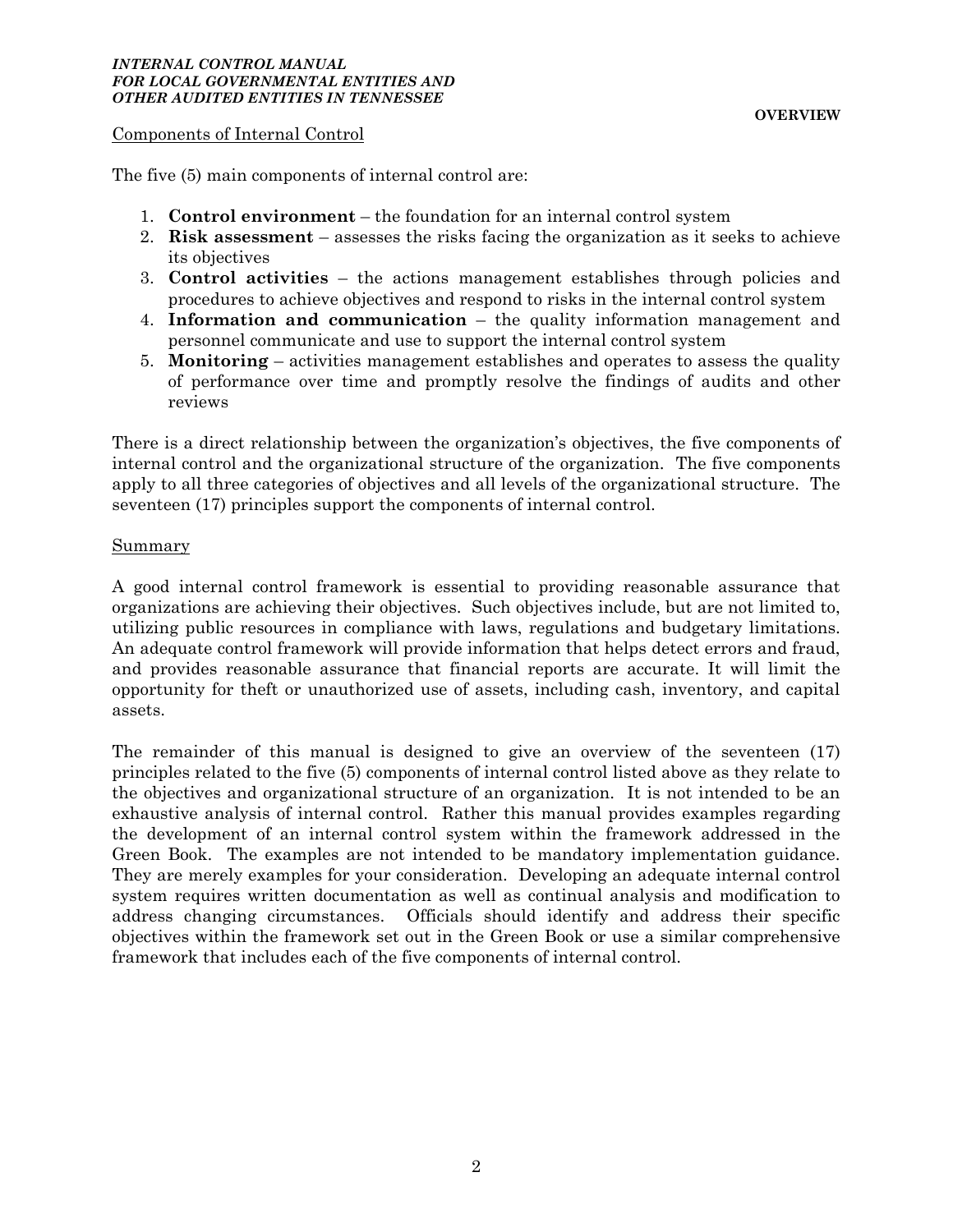# **COMPONENT 1**

# **CONTROL ENVIRONMENT**

#### **GAO Green Book Principles 1 through 5**

<span id="page-6-0"></span>The control environment is the foundation for any internal control system. There are five (5) principles related to the control environment

#### *1. The oversight body and management should demonstrate a commitment to integrity and ethical values.*

#### **This involves:**

Setting the foundational tone at the top Establishing standards of conduct Enforcing adherence to standards of conduct

#### **Application:**

The governing body or other oversight body and management's directives, attitudes, and behaviors should reflect the integrity and ethical values expected throughout the entity.

Develop, regularly review, and update a manual that addresses:

- Expectations regarding business practices and ethical behavior (includes theft, computer use, sexual harassment, pay scales, promotions, dress code, probationary period, evaluations, conflict of interest issues, etc.)
- Disciplinary policies and procedures
- Methods of reporting fraud, other misconduct, sexual harassment, etc.

#### **Examples:**

- Require employees to complete an annual form identifying any conflict of interest that exists or assert that he/she does not have any conflict of interest with any vendor, provider, supplier or other individual within the organization or external to the organization. Require employees to report, within five (5) days any conflict of interest that the employee becomes aware of that has not been previously reported.
- The governing body and management develop a code of professional conduct that is presented to employees at their hiring and is reviewed annually with all employees.
- Management stresses ethics, compliance with laws and regulations, and following internal controls at all employee meetings.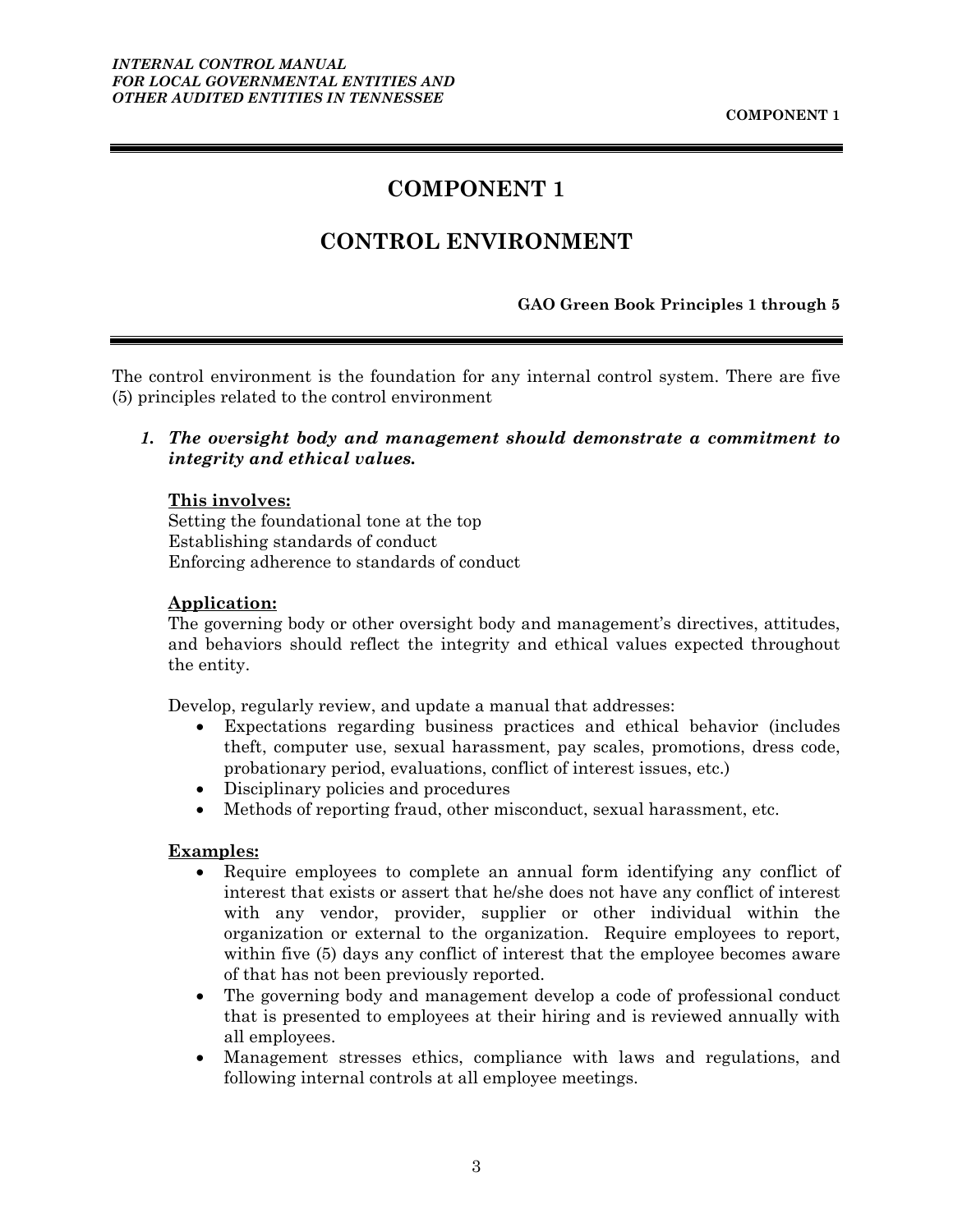#### *2. The oversight body should oversee the entity's internal control system.*

#### **This involves:**

Establishing an oversight structure Determining who will be responsible for oversight of the internal control system Establishing a method for remediation of deficiencies

#### **Application:**

The governing body should oversee the design, implementation, and operation of the organization's internal control system as well as take appropriate action to resolve deficiencies. The governing body may appoint a separate oversight body (such as an audit committee) that has the independence and qualifications needed to impartially evaluate, scrutinize, question activities, and oversee the design, implementation, and operation of the organization's internal control system as well as take appropriate action to resolve deficiencies. The oversight body should report regularly to the governing body. Management should be directly involved in developing the internal control system and is responsible for implementing and monitoring the system for compliance.

#### **Examples:**

- The conflict of interest form, code of professional conduct, and internal control manual are presented and explained to the governing body. The governing body approves each document.
- The governing body appoints an oversight body composed of at least five (3) individuals. The collective knowledge of those individuals should include: legal representation, accounting, investing and cash management, building codes, internal control, computer operations and security, grants management, debt marketing and financing. The oversight body should ensure that it has access to competent outside experts when it does not have requisite knowledge in these or other areas of expertise.
- The governing body or appointed oversight body reviews the annual audit report for internal control issues, meets with management officials, and ensures appropriate action is taken to correct deficiencies.

#### *3. Management should establish an organizational structure, assign responsibility, and delegate authority to achieve the entity's objectives.*

#### **This involves:**

Establishing an organizational structure

Assigning responsibility and delegating authority within the organizational structure

Documentation of the internal control system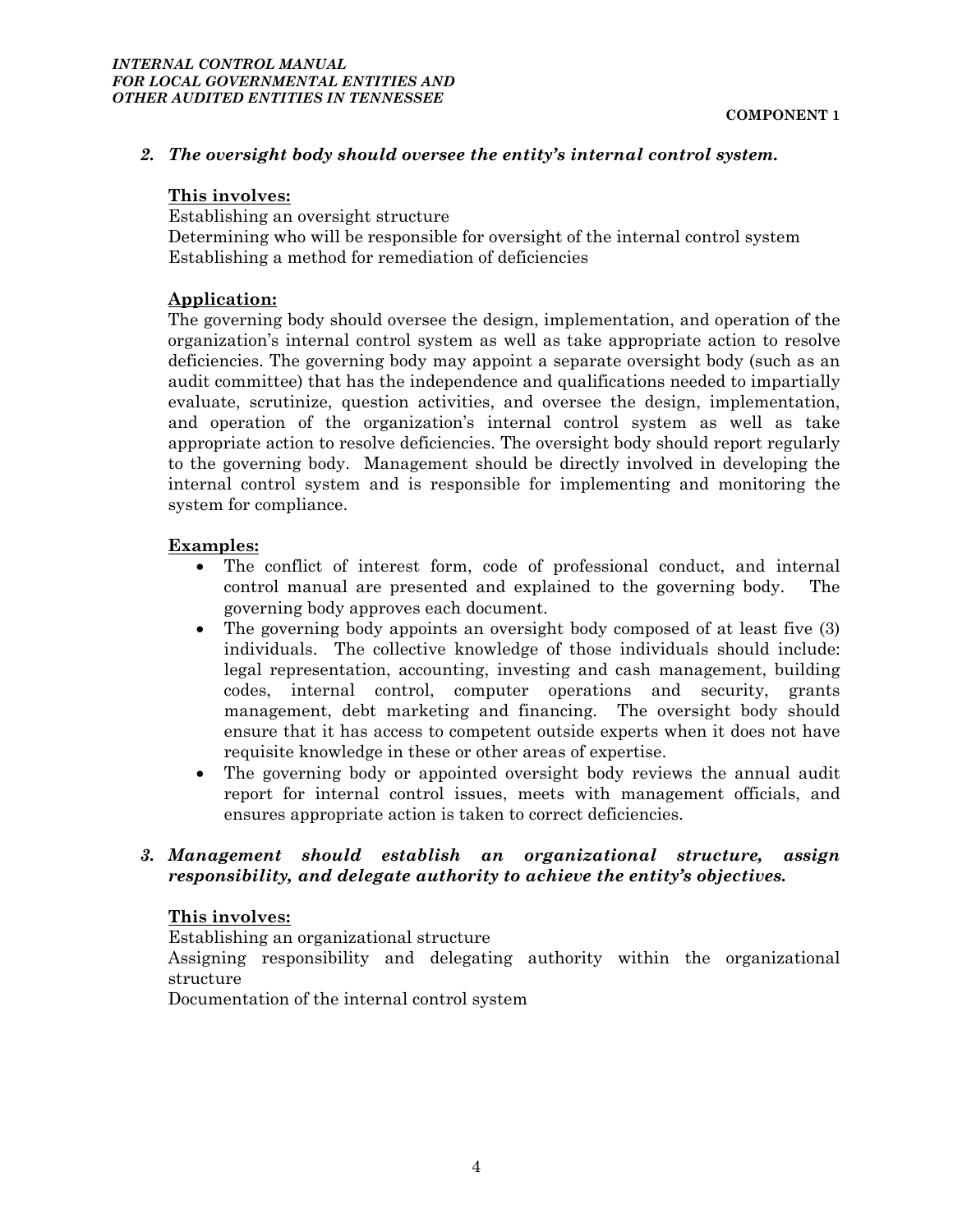#### **Application:**

- Establish, document and regularly review and update a simple and flexible organizational plan that clearly addresses the assignment of authority and responsibility
- Develop a manual that provides sufficient documentation of internal control to communicate to personnel their responsibilities as well as to monitor and evaluate the controls

#### **Examples:**

- Create an organizational chart as an overview of the lines of authority and responsibility.
- Develop a formal, written internal control document that focuses on individual responsibilities within each area of functional responsibility (e.g. accounts payable/purchasing).

#### *4. Management should demonstrate a commitment to recruit, develop, and retain competent individuals.*

#### **This involves:**

Developing expectations of competence Recruitment, development, and retention of individuals Succession and contingency plans and preparation

#### **Application:**

Develop and regularly review and update a manual that addresses:

- Job skills requirements (job descriptions, certifications, continuing professional education, education in new accounting standards, education in new laws, education in federal grant requirements, computer software education, and other general education and training requirements, etc.)
- Employee benefits (leave, flex plans, health insurance, 401k, pension, other postemployment benefits, etc.)
- The business continuity plan for succession and emergencies

#### **Examples:**

 Management develops a job description for the chief accountant, requiring (1) at least five (5) years of experience at a comparable organization; (2) at least three (3) years of supervisory experience; (3) computer skills that include a good working knowledge of word processing, spreadsheets and accounting software; (4) knowledge of generally accepted governmental accounting principles; and (5) proficiency in written and oral communication.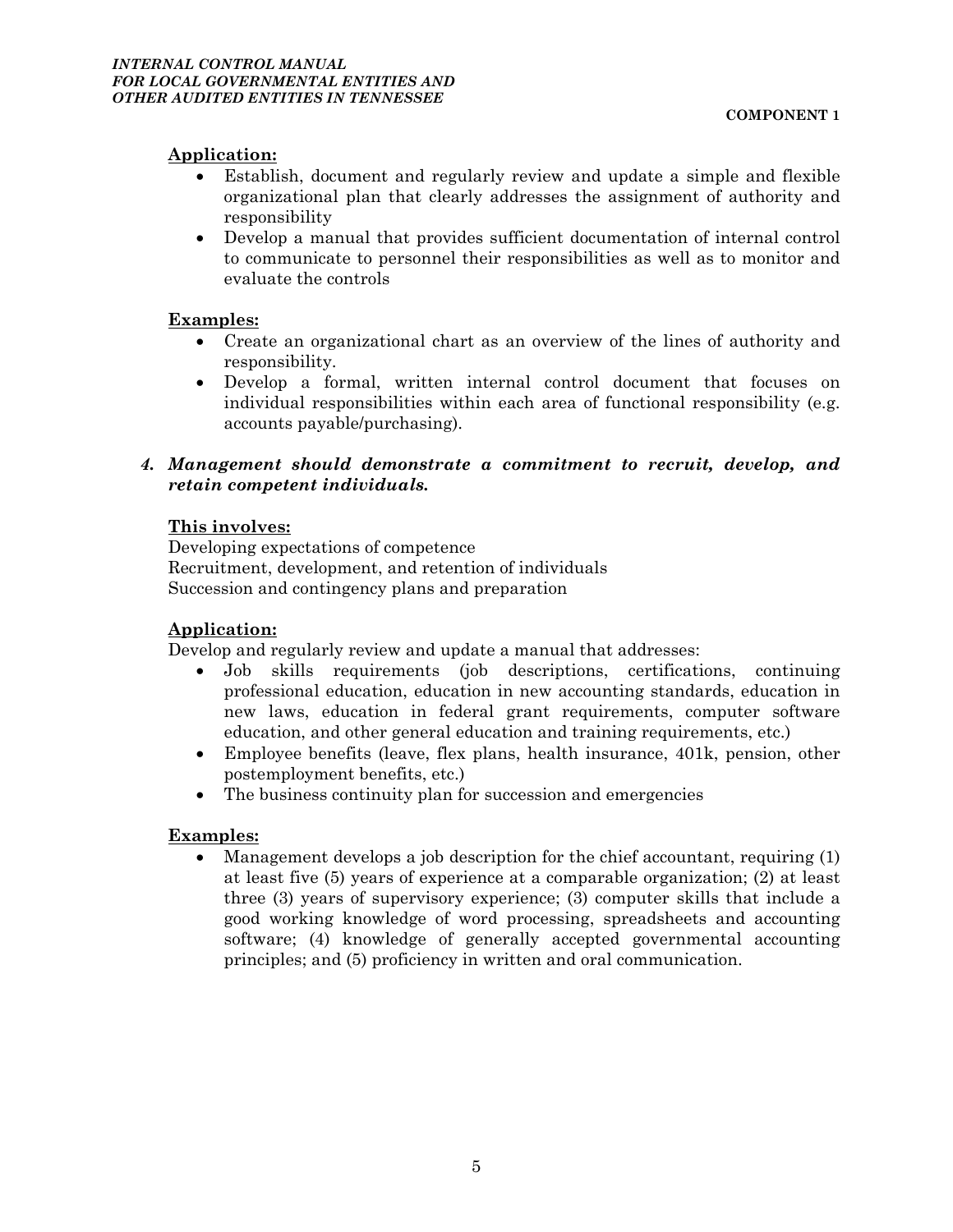- Annual training will be provided to ensure that the chief accountant stays well informed about changes in accounting and reporting, changes in laws that affect payroll and payroll related activities, changes in laws that affect purchasing, grants administration and emergency management training. As software is updated, adequate training will be provided to ensure continued proficiency in computer skills. The chief accountant will communicate significant matters to staff through annual or semi-annual training events.
- Employees are encouraged to obtain certifications such as CPA and CMFO and the entity agrees to pay for continuing professional education requirements.
- Background checks are performed for all employees involved in financial transactions such as collecting and disbursing funds.

#### *5. Management should evaluate performance and hold individuals accountable for the internal control responsibilities.*

#### **This involves:**

Enforcing accountability Consideration of excessive pressures

#### **Application:**

Develop and regularly review and update a manual that addresses:

- Periodic job evaluations and corrective action(s) to be taken when there are deficiencies
- Periodic evaluation of employee workload pressure and methods for communicating and implementing required changes to alleviate excessive workload pressures (whether created by management goals, time constraints, budgetary factors, cyclical demands, or increased workload buildup over time)

#### **Examples:**

 Management develops a policy requiring a job evaluation for each new employee at 30 days, 90 days, 6 months, and 1 year. After the first year, job evaluations will be conducted annually. New employees have a 6-month probationary period. During that time, a corrective action plan will be developed for any deficiency noted as a result of an evaluation. If the same deficiency is noted in a subsequent evaluation, a recommendation for terminating employment or extending the probationary period will be considered. Significant improvement is expected prior to the 6-month evaluation, when a recommendation will be made to extend the probationary period, terminate employment or retain the individual as a non-probationary employee.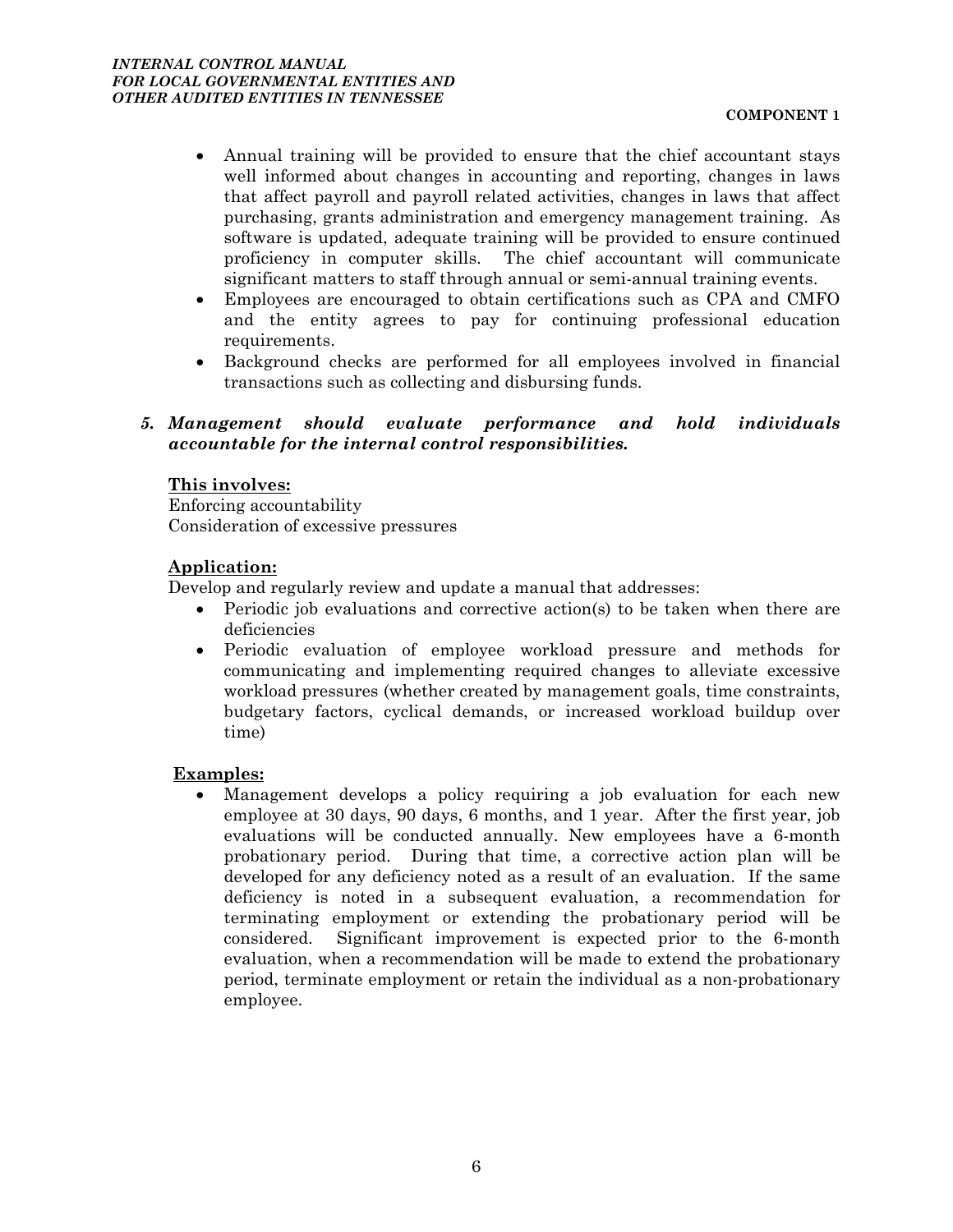#### *INTERNAL CONTROL MANUAL FOR LOCAL GOVERNMENTAL ENTITIES AND OTHER AUDITED ENTITIES IN TENNESSEE*

#### **COMPONENT 1**

- Management requires service organizations such as outside billing and collection companies to provide a Service Organization Control (SOC) report. This report is a method of holding service organizations accountable for their internal control systems.
- Segregation of duties and rotating job responsibilities are methods of implementing internal controls. These methods also help to identify and allow for the alleviation of excessive workload pressures on individual employees.
- Employees who work excessive overtime should be evaluated for workload pressure. Employees who work overtime but are not paid for their time may leave the employer open for legal action by the U.S. Department of Labor.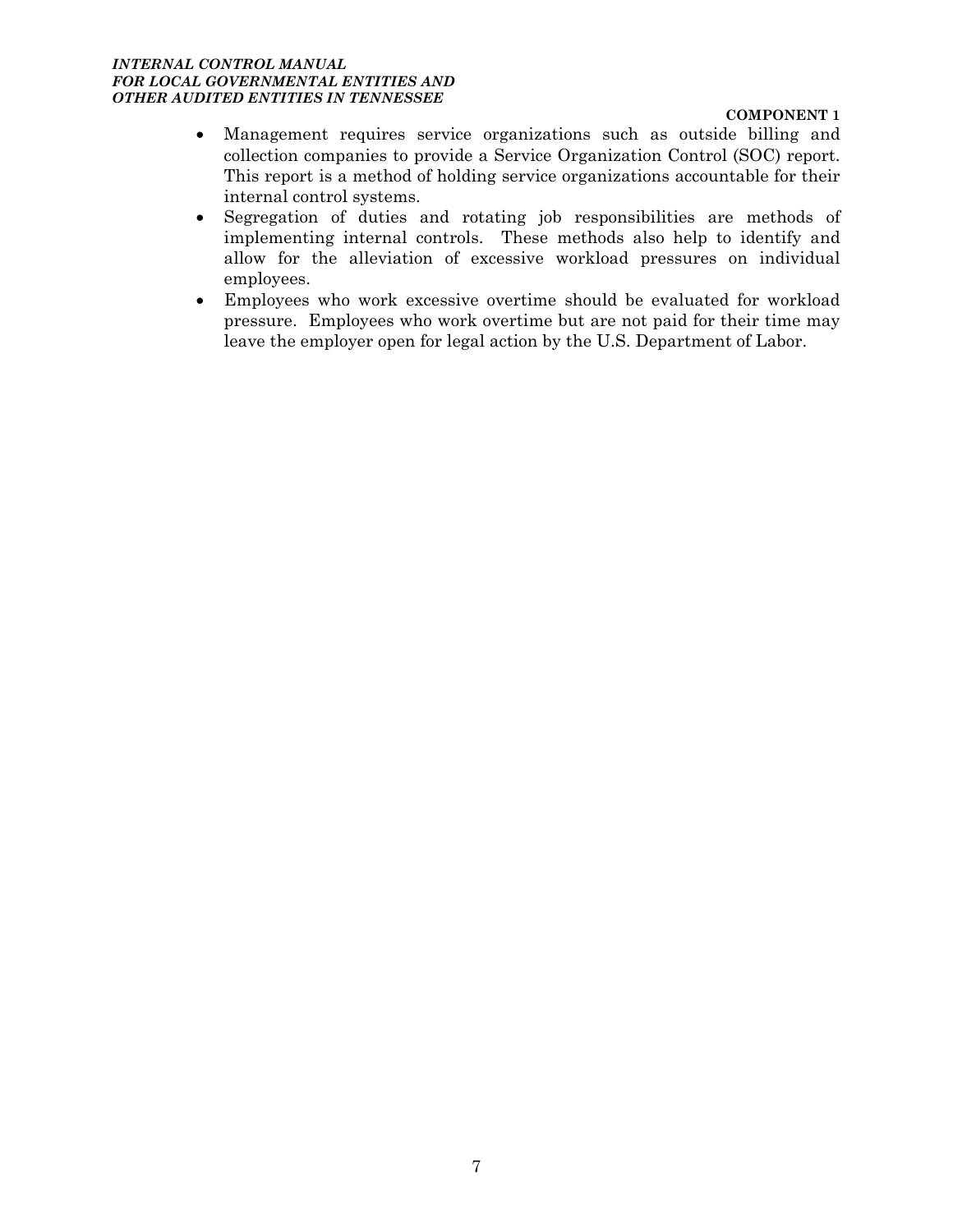# **COMPONENT 2**

### **RISK ASSESSMENT**

#### **GAO Green Book Principles 6 through 9**

<span id="page-11-0"></span>Having established an effective control environment, management assesses the risks facing the entity as it seeks to achieve its objectives. Generally speaking, risk assessment means asking questions about what could go wrong. There are four (4) principles related to risk assessment.

### *1. Management should define objectives clearly to enable the identification of risks and define risk tolerances.*

#### **This involves:**

Defining the entity's objectives Defining the entity's tolerance or threshold for risk

#### **Application:**

Develop and regularly review and update a document that addresses:

- The organization's mission
- The organization's goals and objectives in sufficient detail to allow for performance risk assessments in a reasonably consistent manner
- The organization's risk tolerances or risk threshold for each objective in sufficient detail to allow for the appropriate design of an internal control system. Risk tolerances or thresholds should be assessed considering laws, regulations, generally accepted accounting principles, other standards, grant management, internal standards of conduct, oversight structure, organizational structure, and expectations of competence, etc.
- The organization's judgments about materiality, both qualitatively and quantitatively (i.e. risk threshold)

#### **Examples:**

- Surety bonds and/or employee dishonesty insurance should be purchased to mitigate the risk of loss of funds due to errors, irregularities, or fraud.
- Implement sufficient internal controls to reasonably ensure that the organization does not experience a loss greater than \$15,000 (i.e. a risk threshold) within any fiscal year.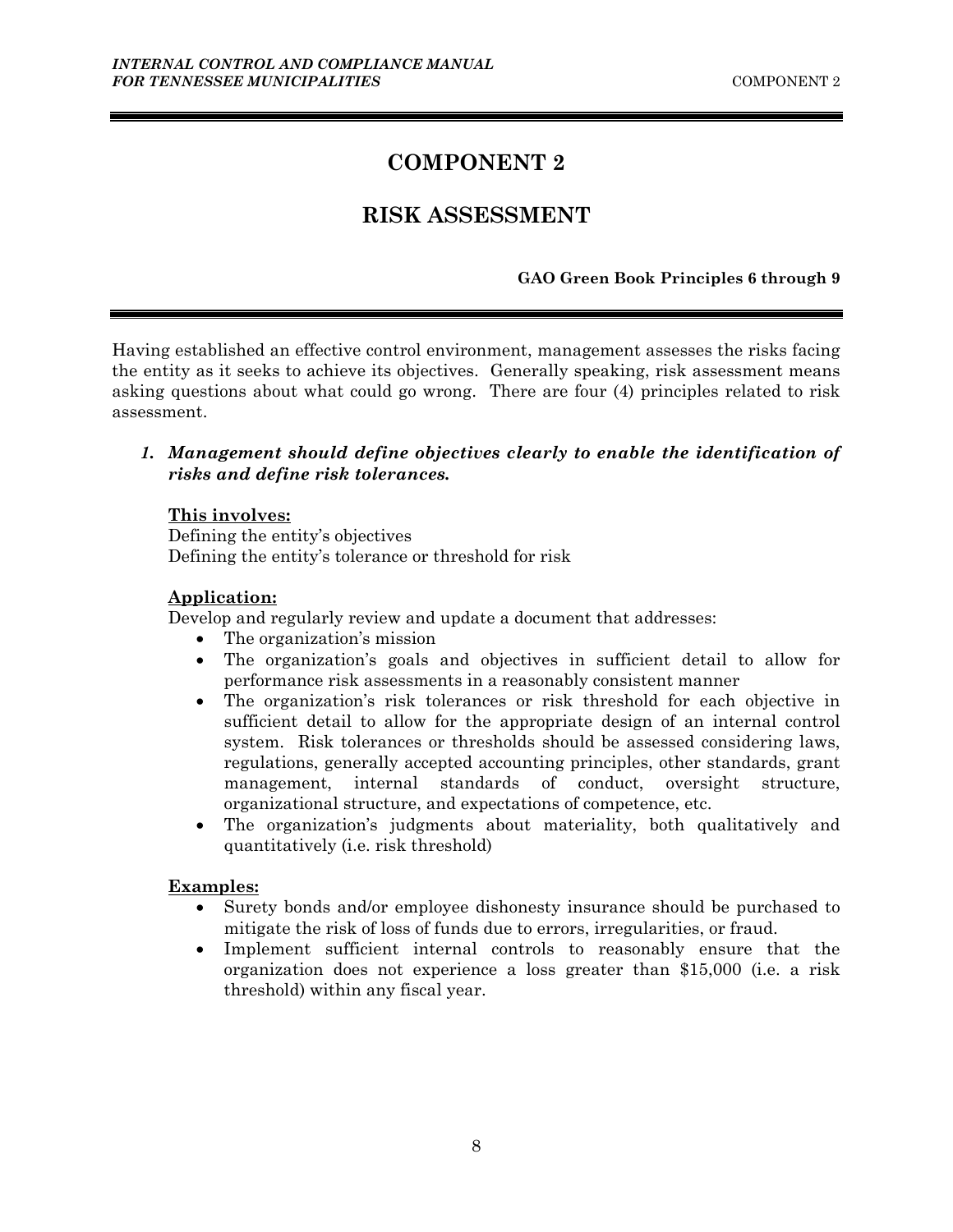Surety bonds and/or employee dishonesty insurance will be obtained for any individual who handles more than \$15,000 annually or as required by law. Reevaluations of surety bond coverage needs should be made when any change in personnel occurs, either through reassignment, new hire, etc. If total revenue increases by more than ten (10) percent of budgeted revenue (i.e. a risk threshold), a reassessment of surety bond coverage and internal control will be conducted.

#### *2. Management should identify, analyze, and respond to risks related to achieving the defined objectives.*

#### **This involves:**

Identification of risks Analysis of risks Response to risks

### **Application:**

Develop and regularly review and update a document that addresses:

- The risks associated with the organization's objectives
- The methodology for determining if the risk identified is material to the organization
- The action(s) to be taken to mitigate the risk

### **Examples:**

Operations, Reporting, and Compliance Risk:

Objectives – revenue will be properly recorded in compliance with generally accepted accounting principles, receipted, and deposited in accordance with laws, regulations, and contractual requirements

Risk (What could go wrong?) – revenue may not be recorded in compliance with generally accepted accounting principles, may not be receipted or deposited, and, as a result, reporting, contractual, and legal requirements will be violated

Response to risk – the receipting, depositing and accounting functions will be handled by different individuals; separate cash drawers will be used by each individual receiving funds and will be reconciled at the end of the day to the daily cash report; prenumbered receipts will be issued; daily cash reports will be prepared and reviewed by a manager; training will be structured to ensure that all individuals understand the relevant laws, reporting requirements, contractual requirements, program requirements, and any changes in same; monthly reports will be prepared and reviewed to determine reasonableness and accuracy and report variances will be investigated; and budgetary comparisons will be performed to determine reasonableness and accuracy and variances will be investigated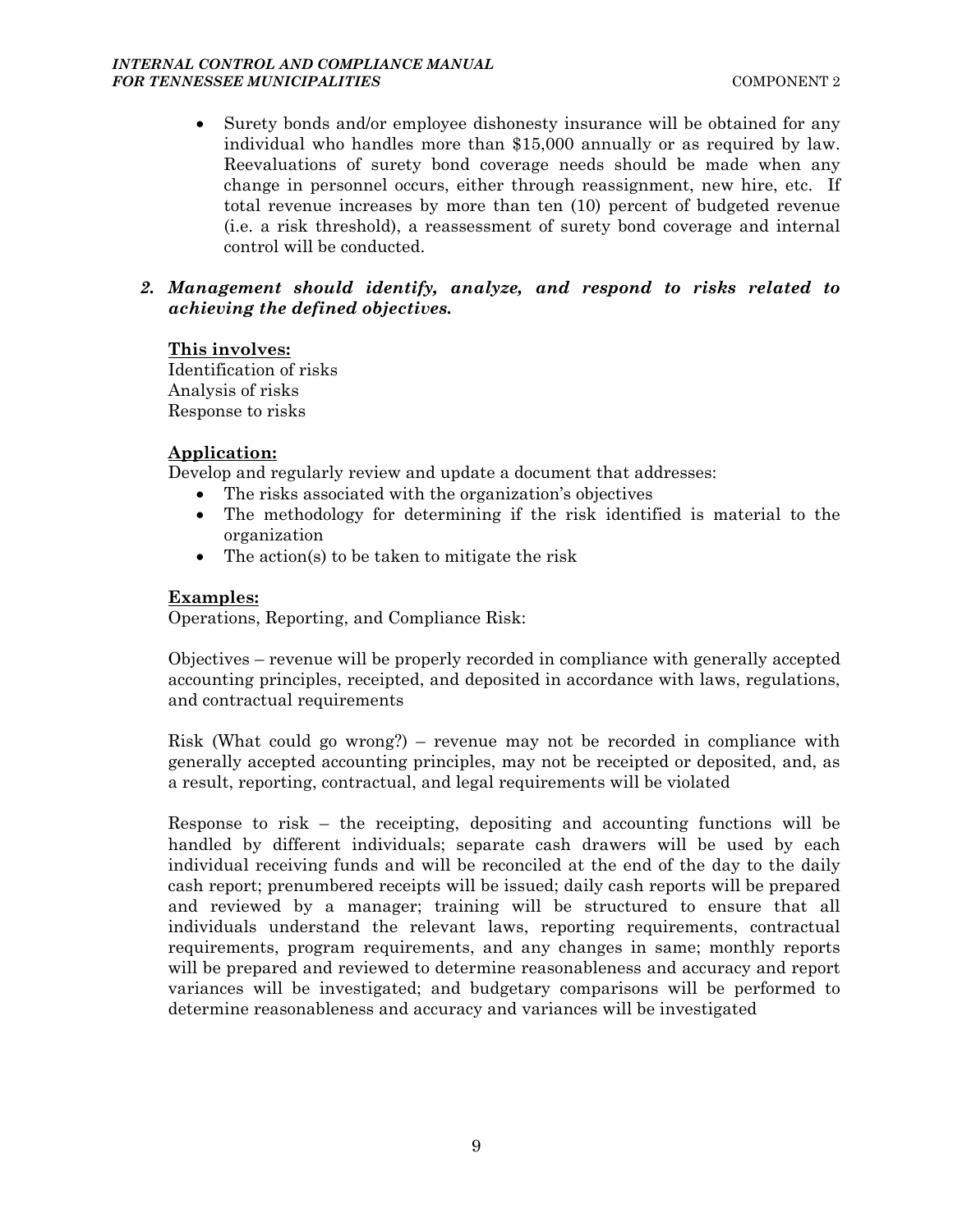The following list presents examples of other types of entity-wide objectives that might be considered. Each objective involves certain risks that must be addressed and each risk will require the implementation of internal controls.

#### **Entity-wide objectives:**

Operations Objectives –

- Ensure that the entity's resources are adequately safeguarded
- Provide taxpayer services efficiently and effectively
- Limit the need for tax increases
- Provide for the long-term stability of the municipality
- Provide a stable and rewarding work environment for employees

#### Reporting Objectives –

- Provide timely interim financial reports and schedules for evaluating the results of operations
- Issue timely financial reports that comply with generally accepted accounting principles, the additional requirements of the Tennessee Comptroller of the Treasury, and federal grant requirements

Compliance Objectives –

Comply with all relevant laws, regulations, contracts, and grant agreements

### *3. Management should consider the potential for fraud when identifying, analyzing, and responding to risks.*

#### **This involves:**

Considering what types of fraud could occur Examining the fraud risk factors Responding to any identified fraud risks

#### **Application:**

Review and attend training to identify types of fraud that can occur. Fraud types include fraudulent financial reporting, theft of assets, and corruption (i.e. bribery and other illegal acts). Fraud risk factors include incentive or pressure, opportunity, and attitude or rationalization. Internal controls specifically relate to opportunity. Review organization operations to determine if and how a fraud could occur. Consider the loss potential and determine the acceptable level of risk that the organization is willing to accept. Develop controls to limit the risk of fraud.

#### **Example:**

Operations and Compliance Fraud Risk:

Objectives – revenue will be properly recorded, in compliance with generally accepted accounting principles, receipted, deposited, and expended in accordance with laws, regulations, and contractual requirements.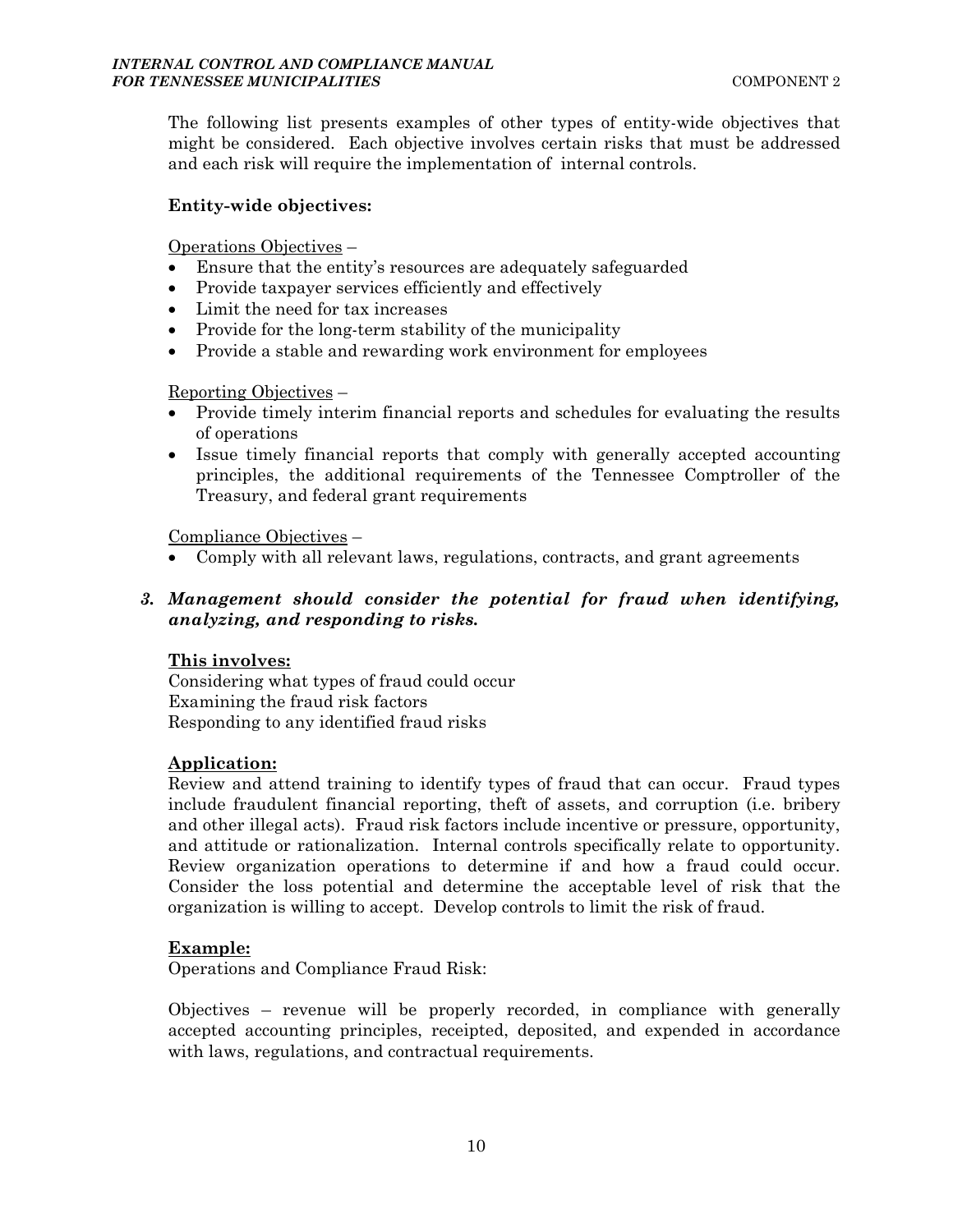Fraud Risk (What can go wrong?) – cash can be stolen and the individual taking the cash cannot be identified; grant funds can be expended for personal purchases or other nonallowable purchases.

Response to risk – the receipting, depositing and accounting functions will be handled by different individuals; separate cash drawers will be used by each individual receiving funds and will be reconciled at the end of the day to the daily cash report; prenumbered receipts will be issued; daily cash reports will be prepared and reviewed by a manager and variances will be investigated; grant expenditures will be reviewed by a manager and expenditures exceeding \$5,000 (i.e. a risk threshold) will require two levels of approval.

### *4. Management should identify, analyze, and respond to significant changes that could impact the internal control system.*

#### **This involves:**

Identification of changes in accounting principles, accounting systems, personnel, laws, the business environment, etc.

Analysis of and response to these changes

#### **Application:**

New Grant - Identify risks during the planning process for all new grant programs, projects, and activities. Review controls to determine what changes need to be made to ensure that grant objectives are met.

#### **Example:**

Management will review all new grant applications and grant agreements and attend training to identify potential risks due to changing grant requirements or other circumstances. Management will, at least annually, consider technological developments, employee turnover, new programs, new accounting standards, new laws and regulations, and economic growth or decline to determine whether or not changes in internal controls need to be implemented. Recommendations for changes will be reviewed and implemented as necessary. The implementation will include training for all personnel involved in the processes that require change.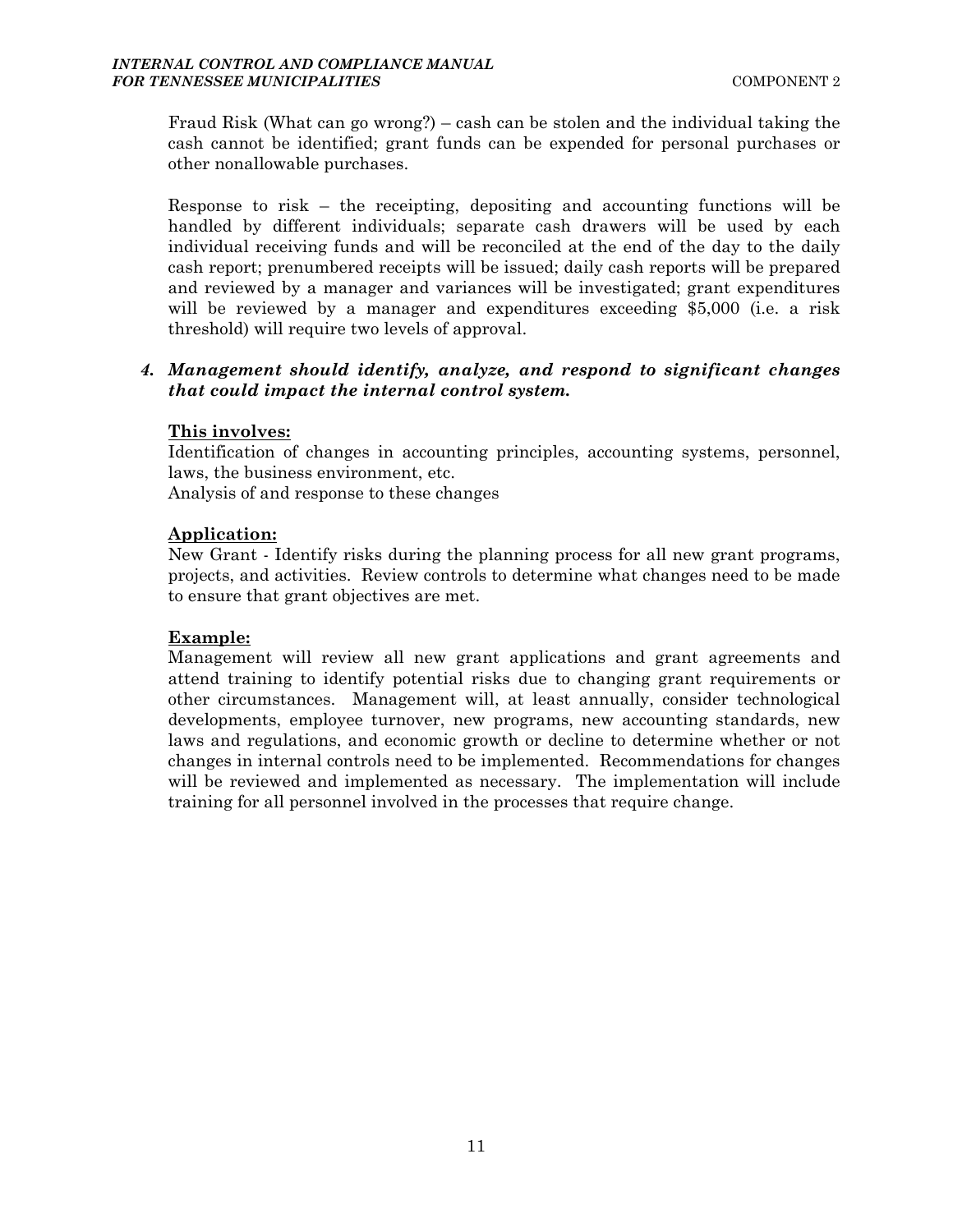### **COMPONENT 3**

### **CONTROL ACTIVITIES**

#### **GAO Green Book Principles 10 through 12**

Control Activities are the actions management establishes through internal control policies and procedures to achieve objectives and manage risks. Fundamental examples of control activities include issuing receipts and purchase orders, reconciling the bank statement, and division (i.e. segregation) of duties. **The Division of Local Government Audit has developed illustrative Internal Control - Segregation of Duties Checklists that are available for several county offices. These can be found at our website https://www.comptroller.tn.gov/office-functions/la/resources/information.html . The checklists are mainly designed for smaller offices, which sometimes have difficulty adequately segregating duties. The concepts demonstrated in the Internal Control Checklists can be used to implement segregation of duty controls in other offices.** There are three (3) principles related to control activities.

*1. Management should design control activities to achieve objectives and respond to risks.* 

#### **This involves:**

Responding to identified objectives and risks Designing appropriate types of control activities Designing control activities at various functional and structural levels Adequately dividing (i.e. segregating) duties among employees

#### **Application:**

Develop and periodically review and update a procedures manual that documents:

- The specific actions designed to address entity objectives and risks. These have been identified during the process of defining responsibilities, delegating authority, assessing risks related to the entity at Components 1 and 2
- The specific actions designed to address entity objectives and risk at various levels in the organization
- The division (i.e. segregation) of duties and/or implementing compensating controls designed to mitigate risks related to assigning duties and responsibilities among employees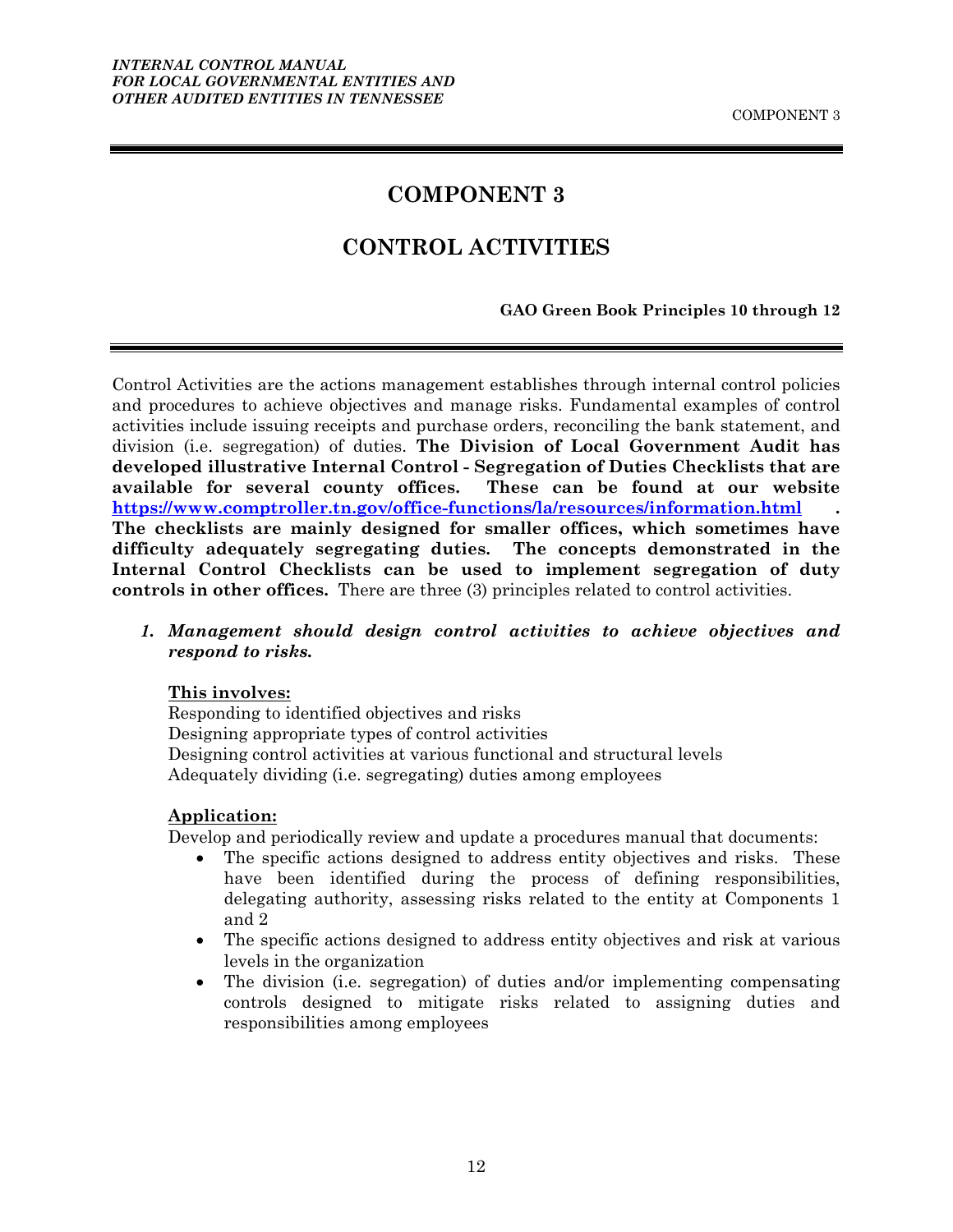#### **Example 1 – Cash Receipts:**

Management has determined that one of its objectives is to provide cost effective reliable services to the residents of the local entity. Several of the services involve collection of cash from sources such as property taxes, law enforcement, courts, solid waste management, and other utilities. Management has identified the different types of risks associated with each of these activities. This example addresses the types of control activities that should be considered to address risks related to cash collections and to address operational, reporting, and compliance objectives. This is only an example. It is not designed to be all inclusive nor is the example relevant to all entities or all cash collection locations. The example does serve to illustrate that even simple transactions like accepting cash have many risk variables.

Responsibility for each step of cash handling and recording should be clearly established. If possible, the employees who receive cash collections (cashiers) should not be the same employees who maintain the books and records (bookkeepers). Entities are encouraged to **not** accept cash when possible (accepting checks, money orders, and credit cards is generally less susceptible to employee fraud.)

Consider the following issues related to controls over cash receipting.

- Who receives and opens mail-in collections
- Who issues receipts for mail-in collections
- Determining all mail-in receipts are recorded
- Establishing separate cash drawers for cashiers
- Establishing separate passwords for each computerized receipting station
- Issuing prenumbered receipts
- Ensuring customers receive a copy of receipts
- Conspicuously posting a sign that reads "You must receive an official receipt or your transaction is not complete."
- Stamping checks "For Deposit Only" including a bank account number
- Accepting credit card payments including credit card transaction fees
- Avoid using a manual receipt book. If a manual receipt book is utilized, it must be an official receipt book.
- Receipt format. Each receipt should include a place to indicate the purpose, type of payment (i.e. cash, check, money order, credit card, etc.), and include a place for an employee's initials.
- Posting or updating accounting records for daily receipts and deposits
- Standardizing daily check-out procedures each employee should checkout to a certain amount of cash each day.
- Depositing the daily collections. Deposit slips should be itemized between cash, checks, money orders, credit card receipts, etc.
- Depositing cash collections intact. Each deposit should equal all receipts for a given day.
- Taking the deposit to the bank and obtaining a bank deposit receipt.
- Overnight storage of cash for safekeeping.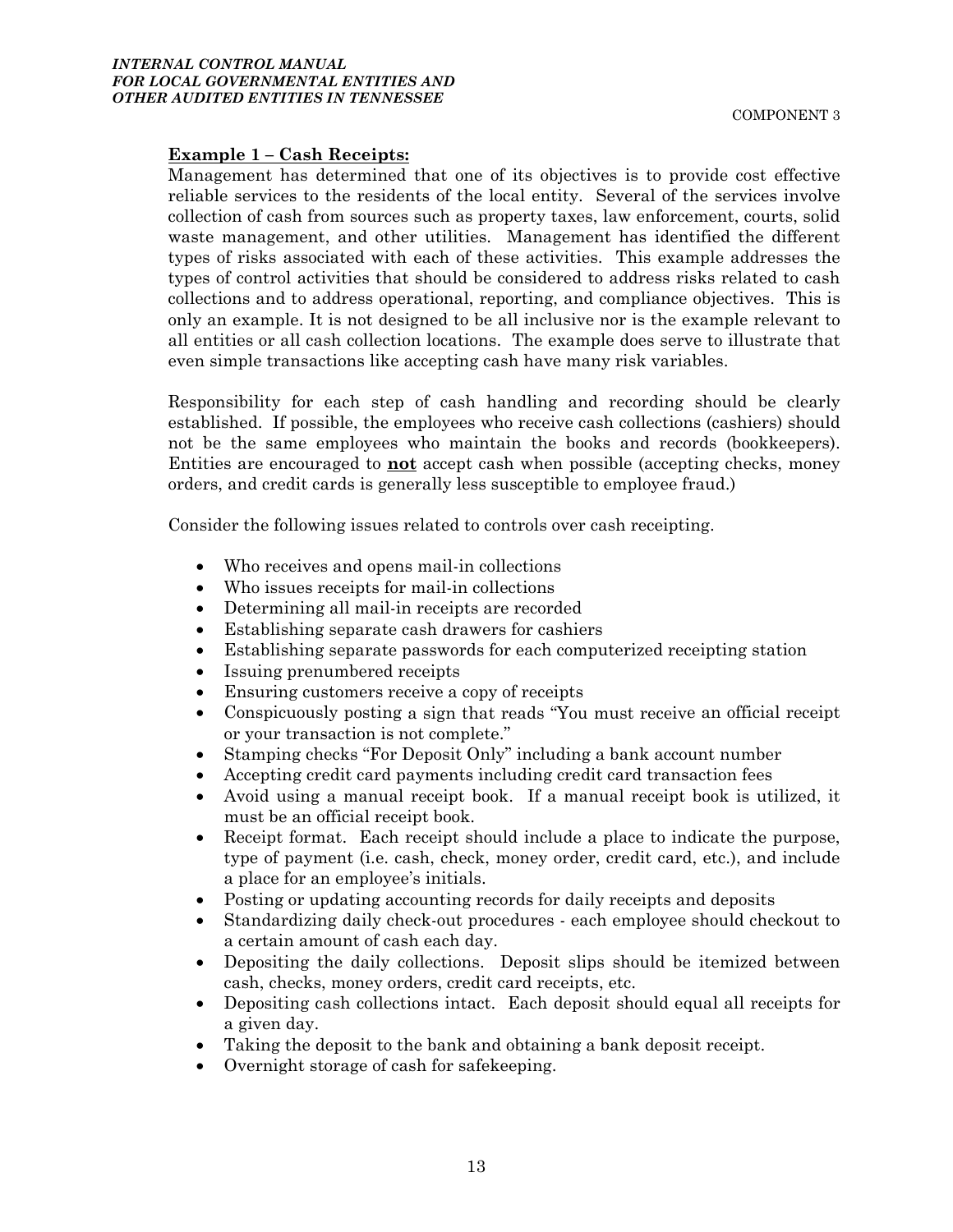#### *INTERNAL CONTROL MANUAL FOR LOCAL GOVERNMENTAL ENTITIES AND OTHER AUDITED ENTITIES IN TENNESSEE*

COMPONENT 3

- Verifying the amount on the bank deposit slip with the daily check-out sheets and/or accounting records
- Examining computerized audit logs for unusual receipt transactions

All these processes should be monitored (see Component 5) on an ongoing basis. Monitoring may involve staff employees, management, internal audit, outside contractors, or some type of computer analytics or computer application controls. In addition, establishing an Internal Audit Function for the entity is a good overall internal control for receipting.

#### **Example 2 – Cash Disbursements:**

The following disbursement transactions pose various types of risks. The list is not intended to be all-inclusive. Establishing an Internal Audit Function for the entity is a good overall internal control for disbursements. Control activities should be implemented to mitigate risks related to the different types of disbursement transactions:

| Disbursements/Expenditures       | <b>Control Activity Considerations</b>                                                                                                                                                                                                                                                                                                                                                                                                                               |  |
|----------------------------------|----------------------------------------------------------------------------------------------------------------------------------------------------------------------------------------------------------------------------------------------------------------------------------------------------------------------------------------------------------------------------------------------------------------------------------------------------------------------|--|
|                                  |                                                                                                                                                                                                                                                                                                                                                                                                                                                                      |  |
| All Purchases                    | Requisitions, Purchase Orders, Dual<br>Signature on Checks, Controlling the<br>Signature Plate, Obtaining Receiving<br>Documentation, Review documentation<br>Issuing Check,<br>before<br>Adequate<br>Segregation of Duties, Performing Bank<br>Reconciliations Monthly, Examining<br>Checks<br>Cancelled<br>and<br>Outstanding<br>Checks, Employee Dishonesty Insurance,<br>Computer Analytics Software, etc.,<br>Monitor the Activity<br>Controls<br>Effectiveness |  |
| <b>Heavy Equipment Purchases</b> | Accept Bids, Utilize Bid Specifications,<br>Establish Conflict of Interest Policies,<br>Establish a Committee to Oversee the<br>Process.                                                                                                                                                                                                                                                                                                                             |  |
| P-Card and Credit Purchases      | Establish a Use and Abuse Policy, Control<br>the number of and access to P-Cards and<br>Credit Cards, Assign Purchase Limit,<br>Assign Purchase Restrictions (e.g. for<br>Stores or for Travel Only),<br>Certain<br>Receive<br>an Itemized Statement by<br>Department, Employee, etc., Review<br>transactions regularly.                                                                                                                                             |  |
| Travel                           | Develop a Travel Policy (Rates, What is<br>Covered, Lines of Approval Authority,<br>Abuse, Etc.), Follow Controls at All<br>Purchases Above, Monitor Compliance                                                                                                                                                                                                                                                                                                      |  |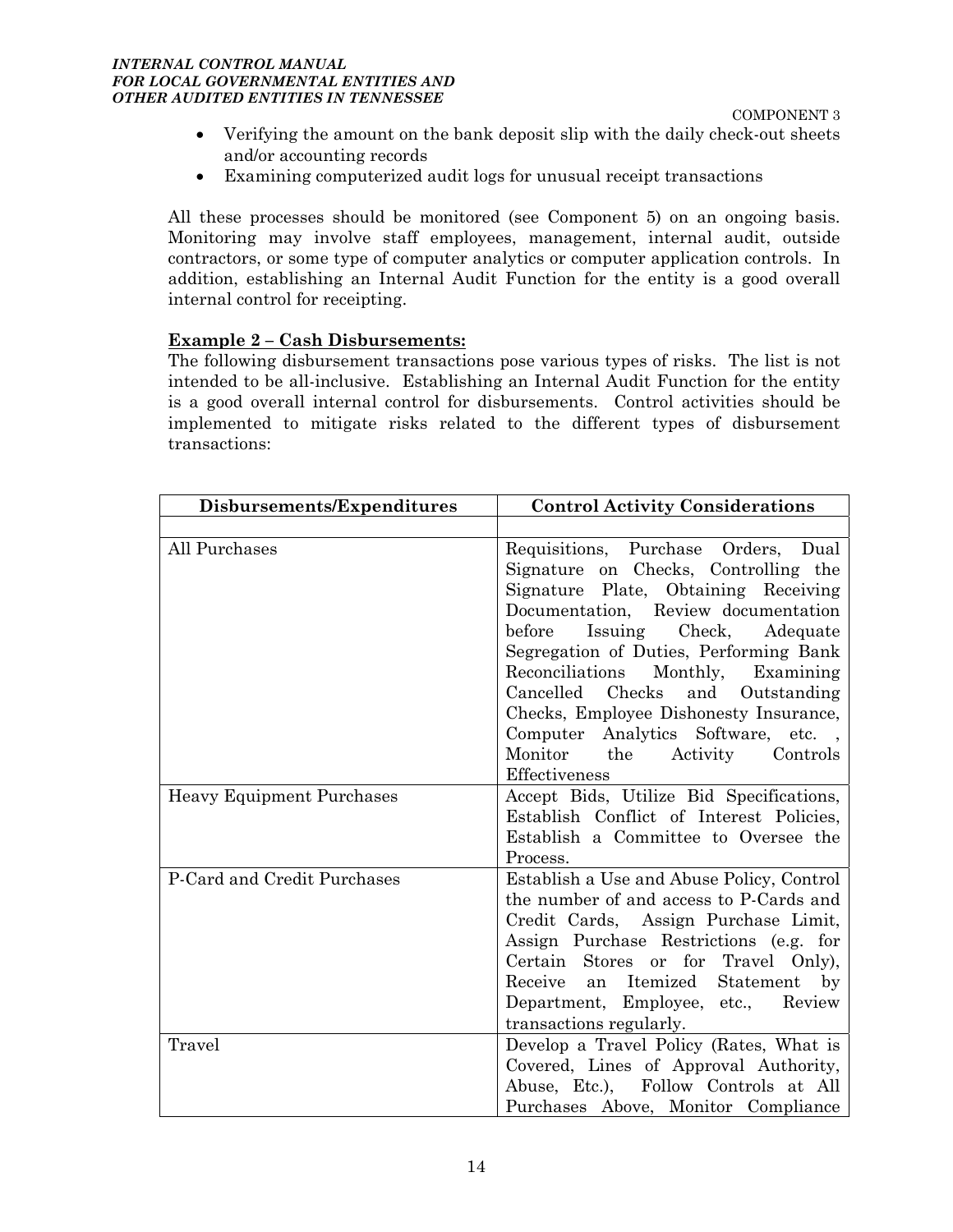#### *INTERNAL CONTROL MANUAL FOR LOCAL GOVERNMENTAL ENTITIES AND OTHER AUDITED ENTITIES IN TENNESSEE*

COMPONENT 3

|                                         | with the Policy.                                    |  |
|-----------------------------------------|-----------------------------------------------------|--|
| Cell Phones                             | Establish a Use and Abuse Policy,                   |  |
| <b>Mobile Devices</b>                   | Control the Number of and Access to Cell            |  |
| Monthly Charges                         | Phones or other Mobile Devices, Assign              |  |
|                                         | Airtime/Minutes and Data Usage Limits,              |  |
|                                         | Assign Use Restrictions (e.g. for Business          |  |
|                                         | Receive<br>Use<br>Only),<br>Itemized<br>an          |  |
|                                         | Statement by Department, Employee,                  |  |
|                                         | etc., Review transactions regularly.                |  |
|                                         |                                                     |  |
| Investments                             | Develop an Investment Policy, Establish             |  |
|                                         | an Investment Committee.                            |  |
|                                         |                                                     |  |
| Derivatives                             | the<br>Comptroller's Policies,<br>Follow            |  |
|                                         | Develop a Derivative Policy, Establish an           |  |
|                                         | Oversight and Advisory Committee,                   |  |
|                                         | Establish Conflict of Interest Policies,            |  |
|                                         | Have the Transaction Approved by the                |  |
|                                         | Governing Body.                                     |  |
| <b>Information Technology Purchases</b> | Major I/T Purchases Should Involve the              |  |
|                                         | Finance and I/T Departments as well as              |  |
|                                         | affected Department Heads, the Desired              |  |
|                                         | Information and Output Requirements                 |  |
|                                         | Must be Very Clear, Should use Bids,                |  |
|                                         | RFPs or Other Formal Process, Utilize               |  |
|                                         | Bid Specifications, Establish Conflict of           |  |
|                                         | Interest Policies, Establish a Committee            |  |
|                                         | to Oversee the Process.                             |  |
| Insurance                               | Develop an Insurance Policy, Consider an            |  |
|                                         | Insurance Committee, Establish Conflict             |  |
|                                         | of Interest Policies, Should use Bids,              |  |
|                                         | RFPs or Other Formal Process.                       |  |
| Major Building Construction             | Must be Approved by Governing Body,                 |  |
|                                         | Develop a Policy (i.e. Type of Contracts,           |  |
|                                         | of<br>Involvement<br>$_{\rm by}$<br>Outside<br>Type |  |
|                                         | Engineers,<br>Architects,<br>Construction           |  |
|                                         | Managers,<br>Requirements,<br>Insurance             |  |
|                                         | Should use Bids, RFPs or Other<br>$Etc.$ ),         |  |
|                                         | Formal<br>Utilize<br>Bid<br>Process,                |  |
|                                         | Specifications, Establish<br>Conflict<br>of         |  |
|                                         | Interest Policies, Establish a Committee            |  |
|                                         | to Oversee the Process.                             |  |
| Inventory (Supplies, Gasoline, Parts,   | Maintain Perpetual Inventory Records,               |  |
| Etc.)                                   | Limit Access to Inventory, Maintain                 |  |
|                                         | Usage Records by Employee, Perform                  |  |
|                                         | Physical Inventory Counts and Reconcile             |  |
|                                         | the Amount to Inventory Records.                    |  |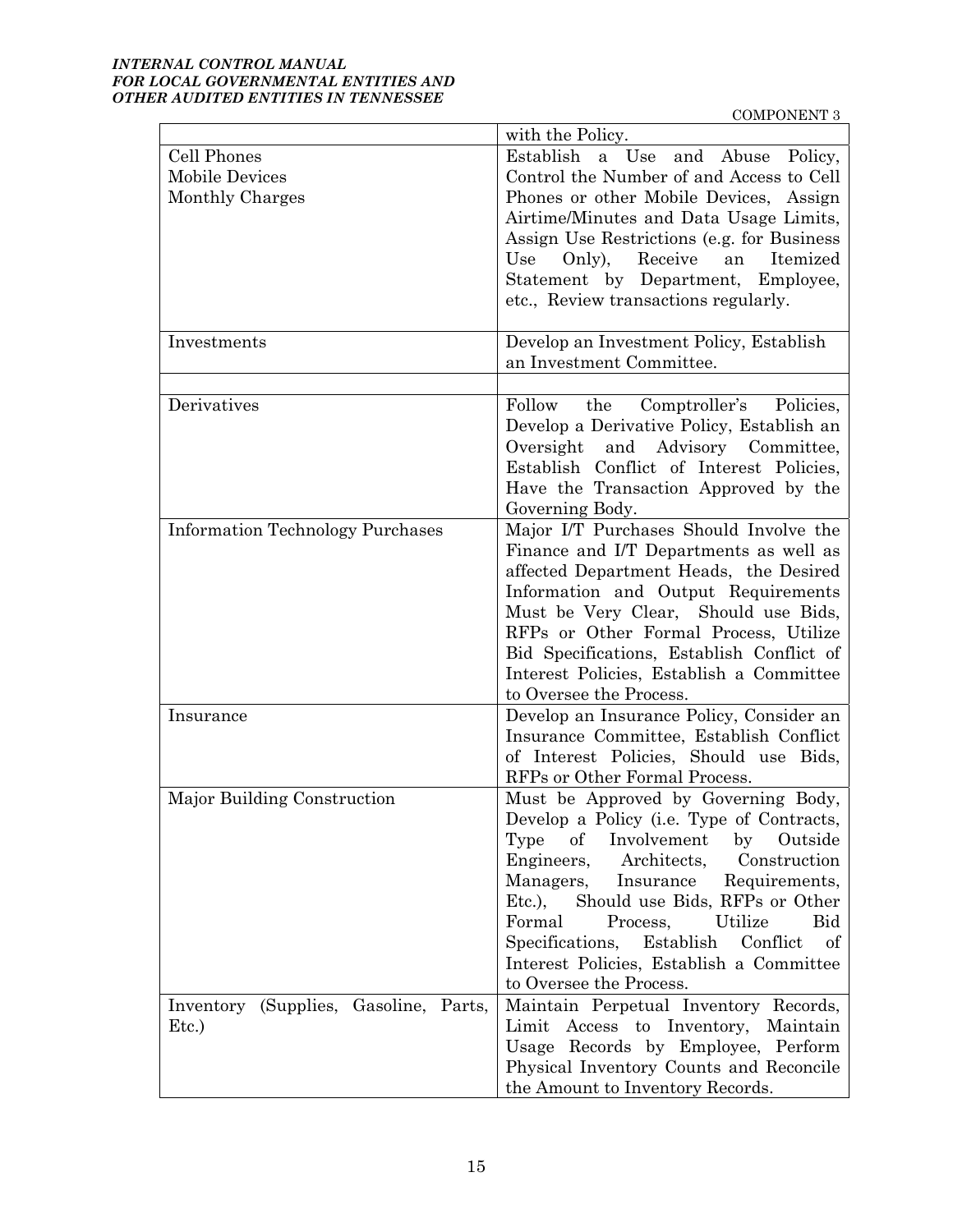COMPONENT 3

### 2. *Management should design the entity's computerized information system and related control activities to achieve objectives and respond to risks.*

#### **This involves:**

Design of the entity's information system Design of appropriate types of control activities Design of information technology structure Design of security management Design of information technology acquisition, development, and maintenance

#### **Application:**

Develop and periodically review and update guidelines for information technology documenting:

- The types of computerized information required to be compiled to meet the government's objectives
- The computer application controls necessary to ensure that information is valid, complete, and accurate
- The general computer controls addressing security management procedures, contingency plans, configuration, logical and physical access
- Information technology infrastructure needs and the controls needed to ensure that adequate resources are available to meet the reporting needs (e.g storage capacity)
- The external and internal security risks and the controls necessary to limit exposure to unauthorized access, corruption of data, or other misappropriation of information (e.g. personally identifiable information)
- Controls necessary to ensure that technology acquisition, development and maintenance activities are authorized, necessary, and properly integrated throughout the organization

#### **Example:**

The local government has determined that one of its objectives is to improve the quality and level of services by maximizing the use of grant resources to provide services. As a part of the roll-out of a recent information system upgrade related to grants administration, management has identified certain risks that were previously not addressed. This example addresses the controls to be implemented to ensure that the information system will meet this objective.

A management level employee will periodically meet with all department heads to:

- Evaluate the types of grants available and whether applying for the grants will enhance or expand current services
- Review any grant reporting requirements or changes to current grant programs that might impact the software and hardware maintenance schedule
- Assess and prioritize enhancements to meet any changes or additional needs in reporting requirements
- Assess the adequacy of general computer processes and controls
- Assess staffing and training requirements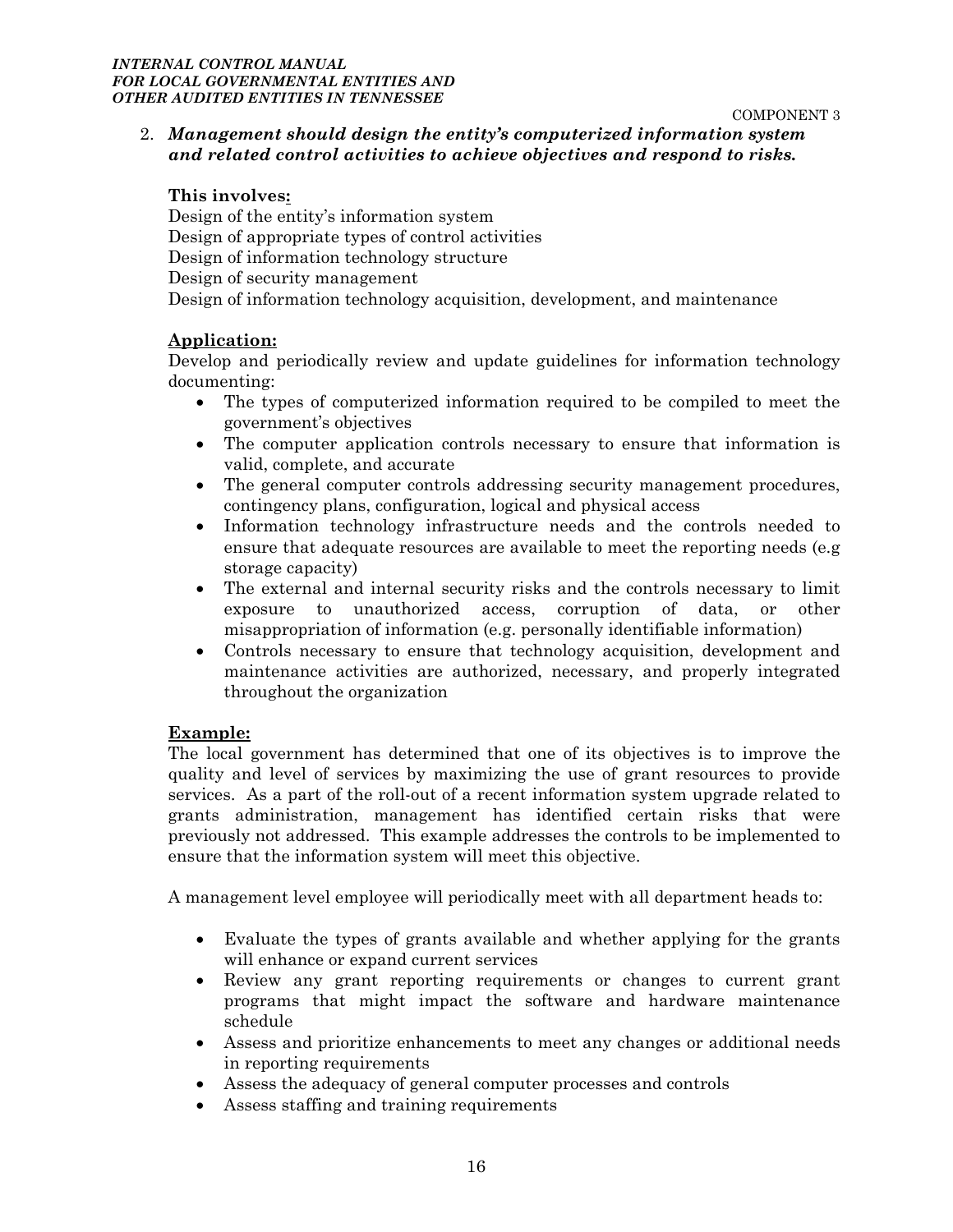#### *INTERNAL CONTROL MANUAL FOR LOCAL GOVERNMENTAL ENTITIES AND OTHER AUDITED ENTITIES IN TENNESSEE*

Assess internal and external risks

Grant Controls:

- Grant applications will be processed through a central grants processing division
- Only designated individuals, approved by the department head, will be given access to enter contracts in the computerized accounting system
- Expenditures related to a grant contract can't be entered until a contract has been approved
- Information technology entry will be restricted by logins and passwords that are changed periodically. Information technology personnel who have access to the logins and passwords of accounting staff should be restricted. Some entities may also need to restrict physical equipment and server access
- Computer application and systems training schedules will be completed by all department heads by the first of each fiscal year and updated for any significant changes throughout the year.
- Grant administration employees will be trained on new software annually

#### 3. *Management should implement control activities through policies.*

#### **This involves:**

Documentation of responsibilities through policies Periodic review of control activities

#### **Application:**

Management will develop and periodically review and update a policies manual that documents:

- The overall general policies for the local entity that address the broad expectations (objectives and related risks, control activity design, implementation and operating effectiveness) of management and the responsibilities for each unit (office, division, department or other organizational segment) of the local entity
- Management's plan for monitoring departmental policies, procedures, and control activities developed by each unit to implement the general policies
- The means by which policies, procedures and control activities will be communicated to staff
- Management will ensure that each unit document policies, day-to-day procedures, and control activities to implement management's policies

#### **Example:**

The local government has determined that one of its policies is to have accurate, complete and timely financial reporting throughout the year and at year end in compliance with local and state statutes and management's goals. To accomplish this, related risks will need to be considered and control activities will have to be developed by all departments in the local entity.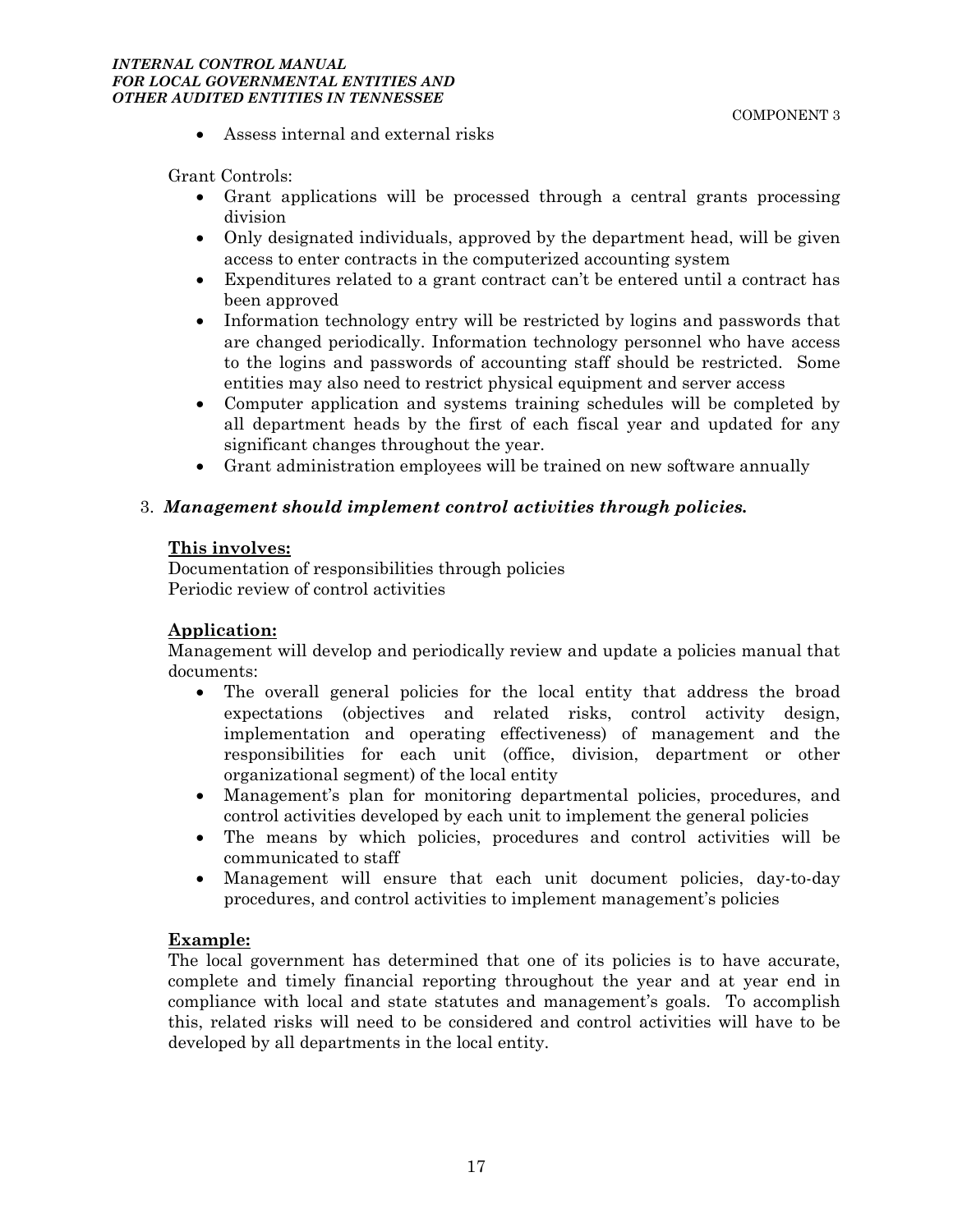To streamline this example, the focus will be on one objective in the accounting office – closing the books of account within sixty (60) days following the fiscal year end as required by state statute.

The example assumes that objectives and related risks, and control activity design implementation and operating effectiveness are in place in all other departments that have revenues, receivables, purchasing, payroll, payables, debt, capital asset, budgetary, and other financial activities.

Financial records are maintained on a cash basis throughout the year. Monthly and quarterly reports are not adjusted for accruals and other year-end only entries. The focus here is on the unique year-end closing entries.

Some of the main risks to consider when designing control activities for the year-end close out are as follows:

- Cash and investments may not be recorded or valued properly.
- Material year-end receivables/revenues may not be recorded.
- Material year-end payables/expenses/expenditures may not be recorded.
- Estimates such as allowance accounts may be inaccurate. What documentation exists to prove the estimate?
- Capital asset and depreciation accounts may not include material additions and disposals to capital assets.
- Material debt activity may not be recorded. Have debt proceeds been recorded gross or net of issuance costs?
- Material payroll activity, including pension liabilities, deferrals, and expense, may not be recorded.
- Net position may not be properly classified.
- Significant difficulties (complex new accounting standards, litigation, etc.), delays (grants, construction conflicts, pension data not available, etc.) or problems (computer system problems, key personnel leave, etc.) may be encountered causing data to be unavailable or to otherwise impede closing the books.
- Who is assigned to gather this information?
- Who is assigned to review the posting of year-end entries and conversion of balances from modified accrual basis to full accrual basis?
- Who is responsible for determining compliance with generally accepted accounting principles (GAAP)?
- What prior-year audit adjustments were considered necessary by auditors?
- Other related risks.

Control activities and procedures within the accounting department to address risks and ensure that the books are closed within sixty (60) days following the fiscal yearend include: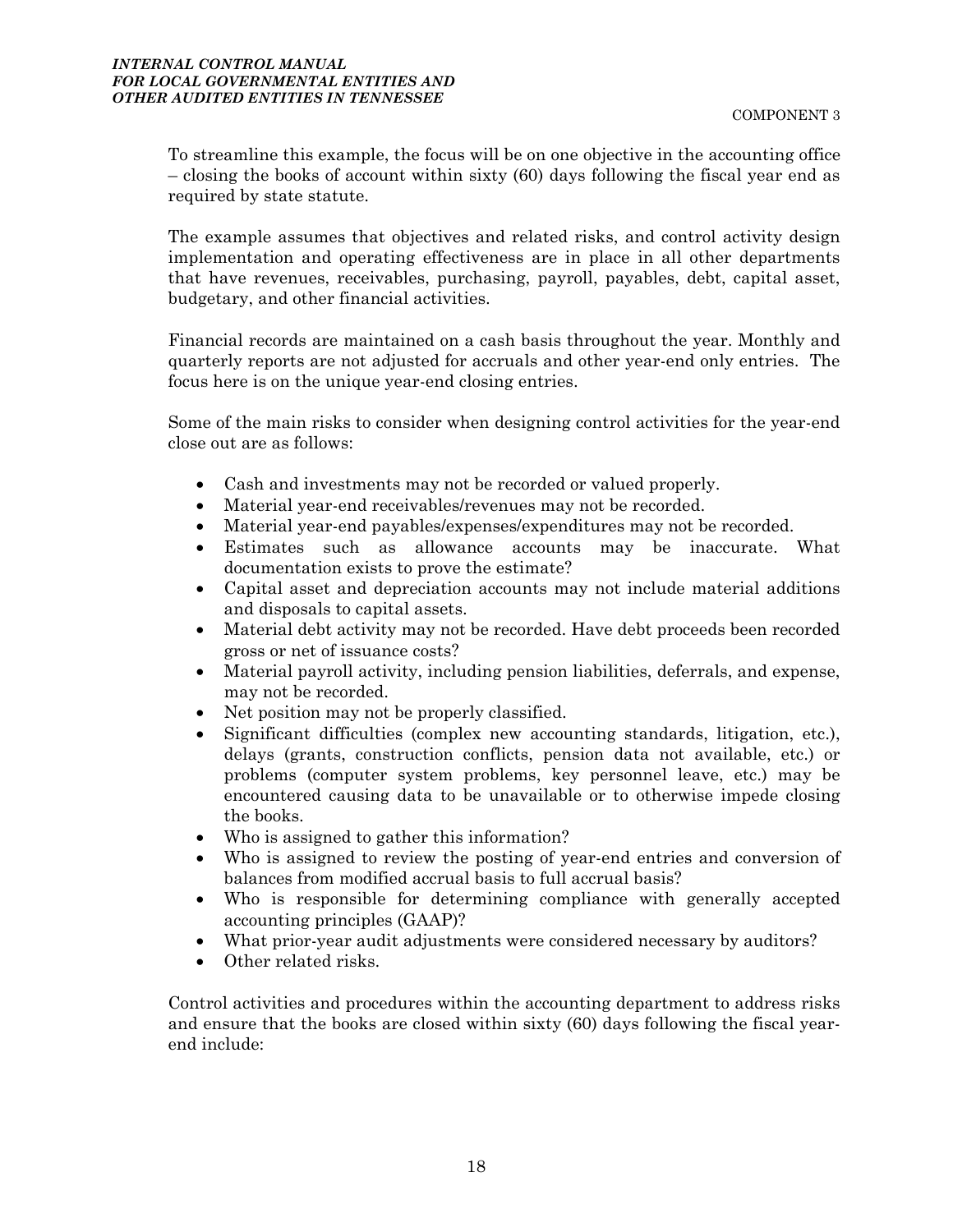At the beginning of every fiscal year, immediately following the closing of the prioryear books of account, the accounting department, in coordination with all other departments, will:

- Review the prior year closing process and identify any difficulties, weaknesses or additional risks that were encountered.
- Review any matters identified with management to determine whether any changes are required and, if so, oversee the development and design of those changes.
- Review any new accounting standards and any accounting standards that are being developed that may be issued that will impact the upcoming year end closing.
- Consider the effects of new laws such as for new taxes.
- Set a tentative timeline for the upcoming year-end closing.
- Communicate the plan to all department heads for dissemination to employees whose work will be impacted by the plan.
- Revisit the plan with all departments near the end of the year.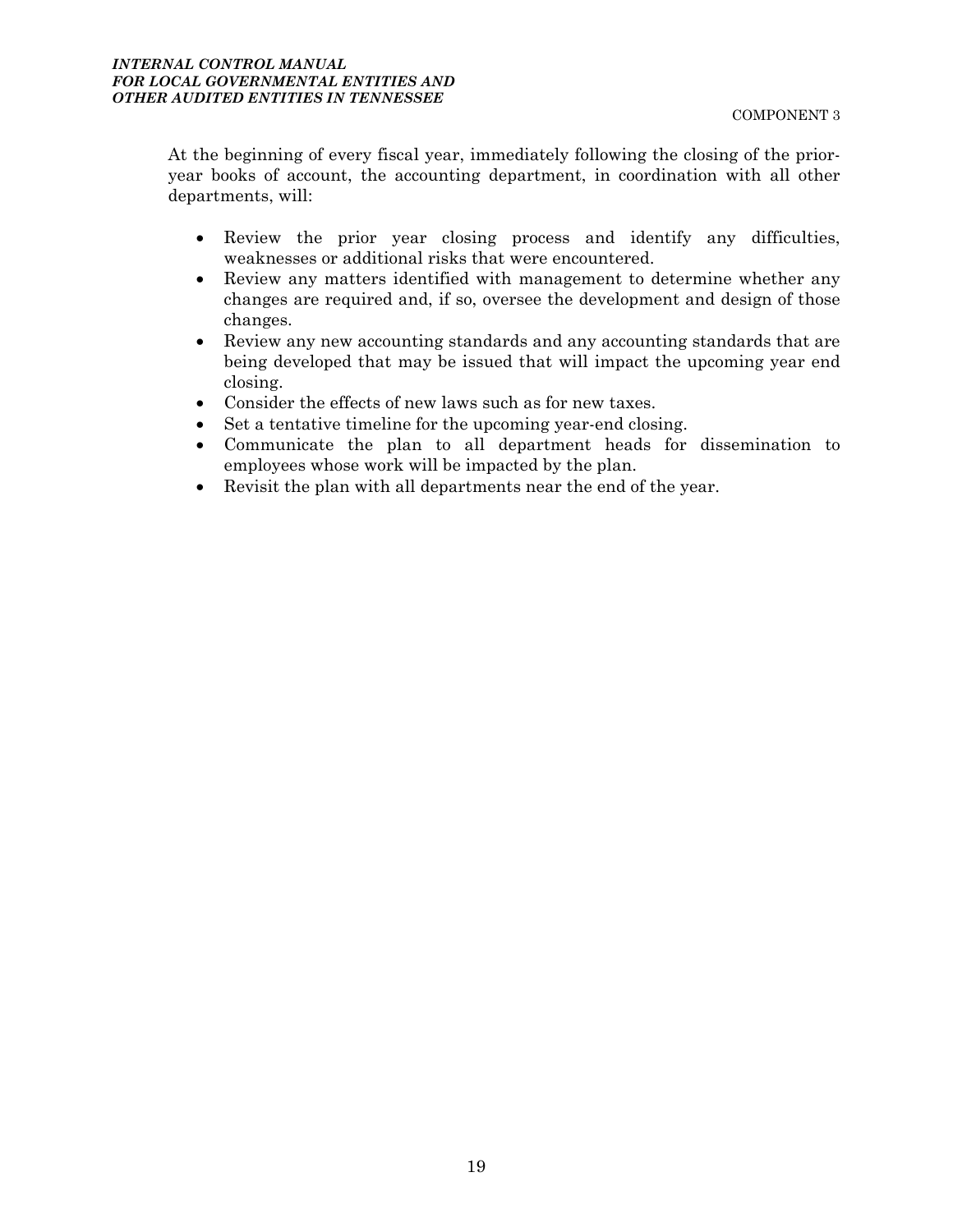# **COMPONENT 4**

# <span id="page-23-0"></span>**INFORMATION AND COMMUNICATION**

#### **GAO Green Book Principles 13 through 15**

Management is responsible for developing and providing internal and external information. This information supports the internal control system and validates its existence. There are three (3) principles related to information and communication.

1. *Management should use quality information to achieve the entity's objectives.*

#### **This involves:**

Identifying the entity's information requirements Gathering relevant data from reliable sources Processing data into quality information

#### **Application:**

Management should, on a regular basis:

- Review and document the information requirements to achieve key objectives and address the risks of the government
- Review and document changes that occur in the local government's objectives and the related changes in information requirements
- Identify and evaluate the reliability and timeliness of relevant data from both internal and external sources
- Review and evaluate whether data has been processed into quality information that allows management to make informed decisions and evaluate whether the local government is achieving its objectives

#### **Examples:**

#### **Example 1:**

Management has determined that one of its objectives is to provide accurate and timely financial statements to the governing body and to the entity's citizens on an annual basis prepared in accordance with generally accepted accounting principles (GAAP). This includes a balance sheet and statement of operations that includes budgetary comparisons for each governmental fund. As you read through the abbreviated list below, ask yourself, "Where do I get this information?" And "How do I know it is accurate and reliable?" Some of the more vital information requirements are as follows: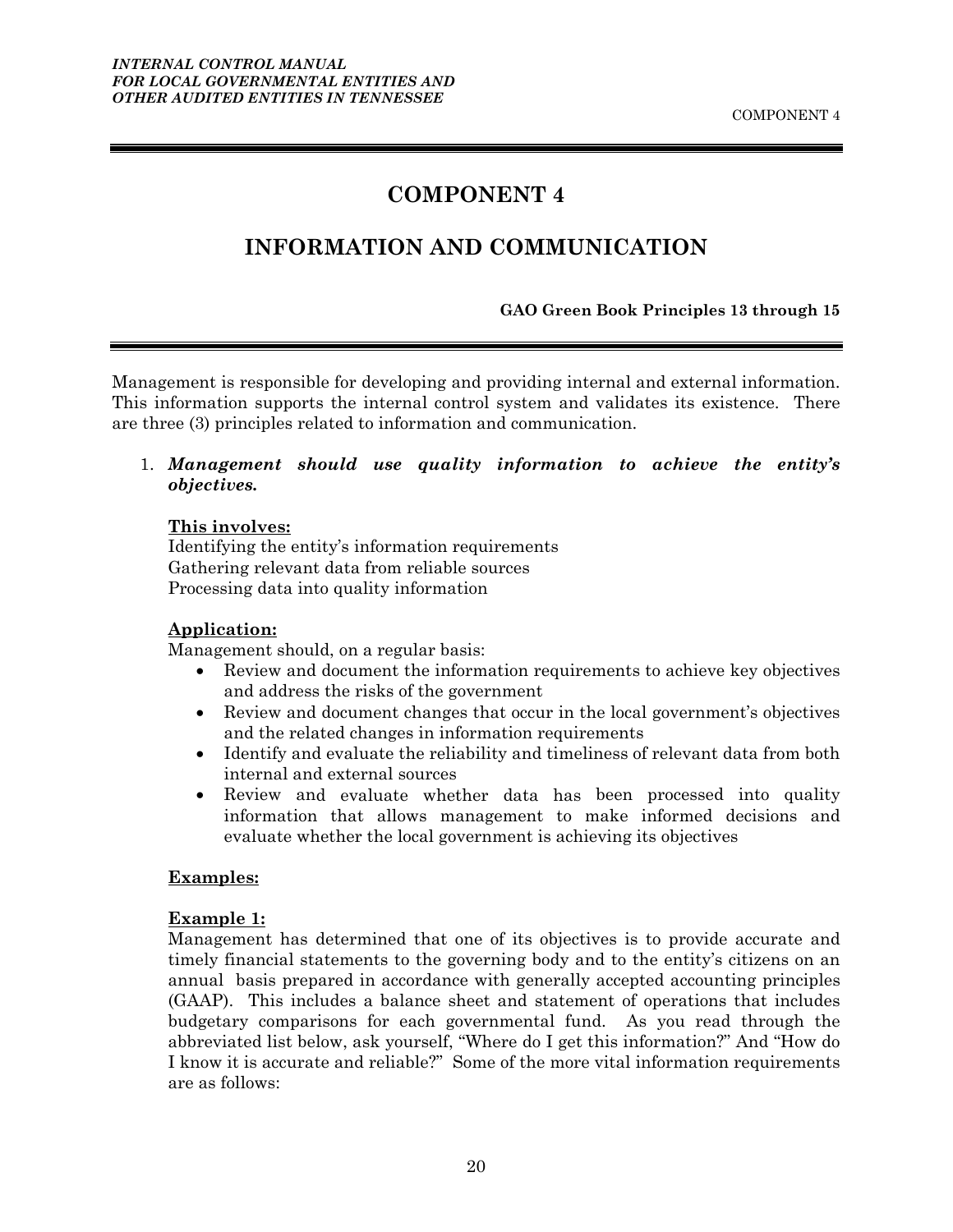- a. What accounting principles should be followed to properly record the information
- b. The amount of cash and investments at the end of the year
- c. The amount of receivables and payables at the end of the year
- d. The amount of revenue for the month and year-to-date
- e. The amount of expenditures for the month and year-to-date
- f. The original budget approved by the governing body
- g. Reports from other offices or departments such as the County Trustee or Utility Fund
- h. The amount of fund balance restrictions, commitments, and assignments at the end of the month
- i. For enterprise funds, information about equipment costs, depreciation, and long-term debt
- j. What journal entries are necessary, who approves them, and for what amounts

Accurate reliable financial statements cannot be prepared without the above information. Each piece of information fits together like a large jigsaw puzzle. Therefore, it follows, that each piece of the puzzle must also be accurate and reliable. This cannot happen unless internal controls are properly designed and operating effectively. For example, cash must be reconciled with bank statements. Accounts receivable must be reconciled with the detailed receivable ledger, the control ledger, and the general ledger. Payables are similar. Likewise, total monthly revenues and expenditures must be accumulated from some reliable source. The original budget must to be posted to accounting records and someone must determine if it was the actual budget approved by the governing body? Reports from other offices must be received and recorded, but how do I know these records are correct? The amount of fund balance that is restricted must be tracked on some record. Finally, all this information must be assembled and presented in the format of a formal financial statement. This is certainly not all that is required, but it does give the reader a hint of the types of information and internal controls necessary to prepare financial statements.

Again, the looming question is, how do I know any of the underlying information is accurate and reliable so that the entity can use it to present financial statements? The answer is, the entity doesn't know unless there are properly designed internal controls that are operating effectively for each piece of information. These controls usually fall into the category of *Control Activities,* which are discussed under Component 3 in this manual.

#### **Example 2:**

Management has determined that one of its objectives is to provide quality fire and police protection to the government's citizens. Management has determined that the information requirements needed to assess the quality of these services are:

a. Response times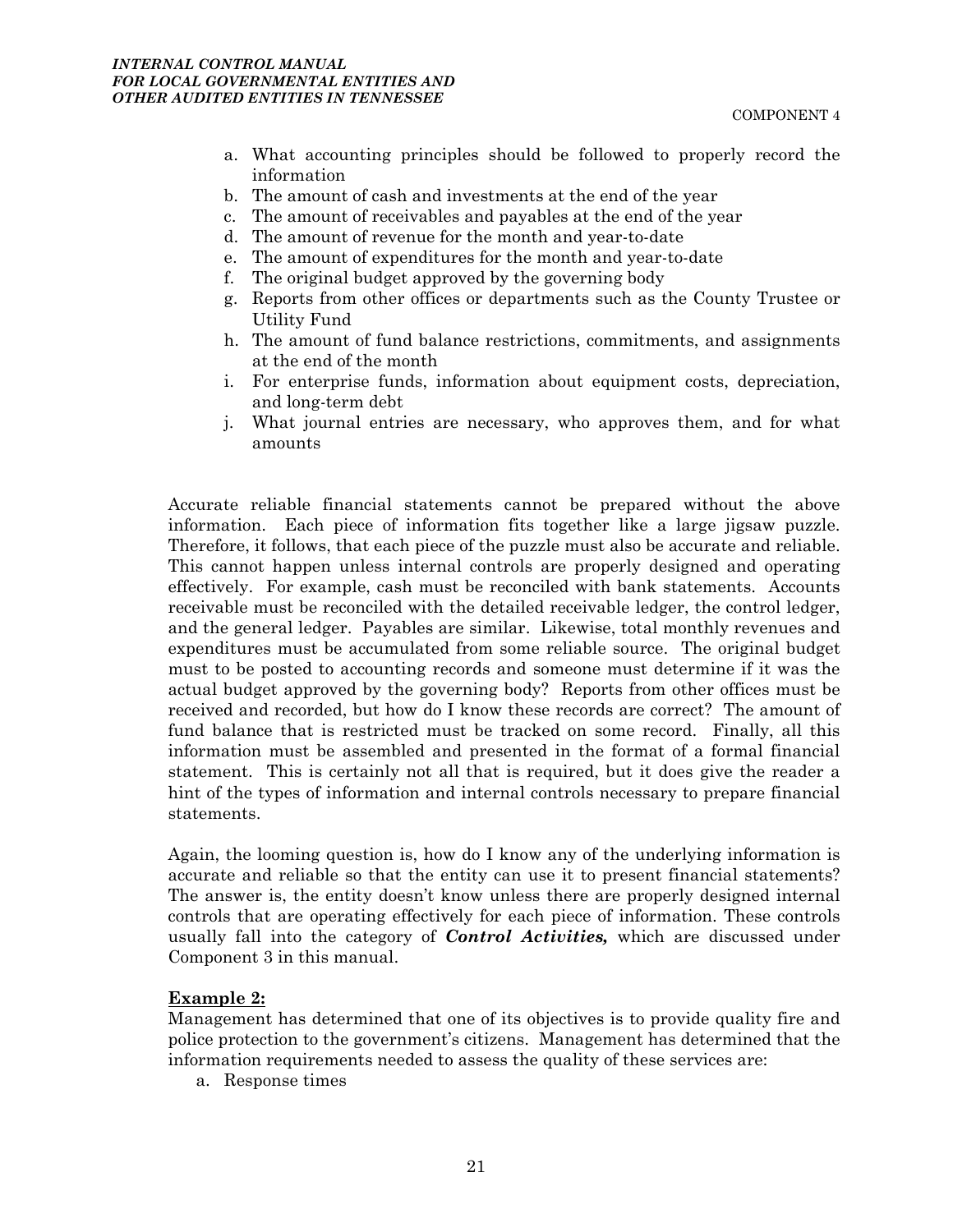- b. Average number of weekly calls broken down into three, eight-hour blocks of time
- c. Payroll data for the entity and comparable salary and benefits package comparisons from other entities to assist in attracting quality personnel
- d. Equipment and vehicle status, future and current needs and replacement costs

Relevant data for each of the information requirements can be obtained from both internal and external sources. E911 records and dispatch records will provide data regarding response times and number of calls. The Comptroller's Transparency and Accountability for Governments in Tennessee (TAG) website will be used to find the payroll and fringe costs for other comparable local governments, and when TAG information is not available, the on-line audit reports will be utilized to glean information on those costs. Internal records regarding equipment repairs and maintenance, both the type of repair and the cost, will be compiled to evaluate equipment status, and searches on the internet will be used to evaluate the potential costs of equipment.

How does management know that dispatch records and repair and maintenance records are useful for making management decisions? Unless internal controls are in place to ensure the accuracy and reliability of the required information, management will be limited in its ability to make judgments about the quality of service provided.

2. *Management should internally communicate the necessary quality information to achieve the entity's objectives.*

#### **This involves:**

Intentional communication throughout the entity Deciding appropriate methods of communication

#### **Application:**

- Management clearly defines the lines of communication through policy manuals and organization charts
- Management has communicated the types of information required to achieve objectives and address risks
- All internal control documents and related reports will be available to all staff in an appropriate method based on confidentially and relevance to job responsibilities
- The appropriate information delivery system has been determined (e.g. email, written memo, staff meetings, etc.) for changes and updates
- Reports containing personally identifiable information or other protected or confidential information will be made available through communication methods that restrict internal and external access
- Annual staff training meetings and new employee orientation, with relevant handouts and manuals, will be used to reinforce memo, email, intranet, and restricted communications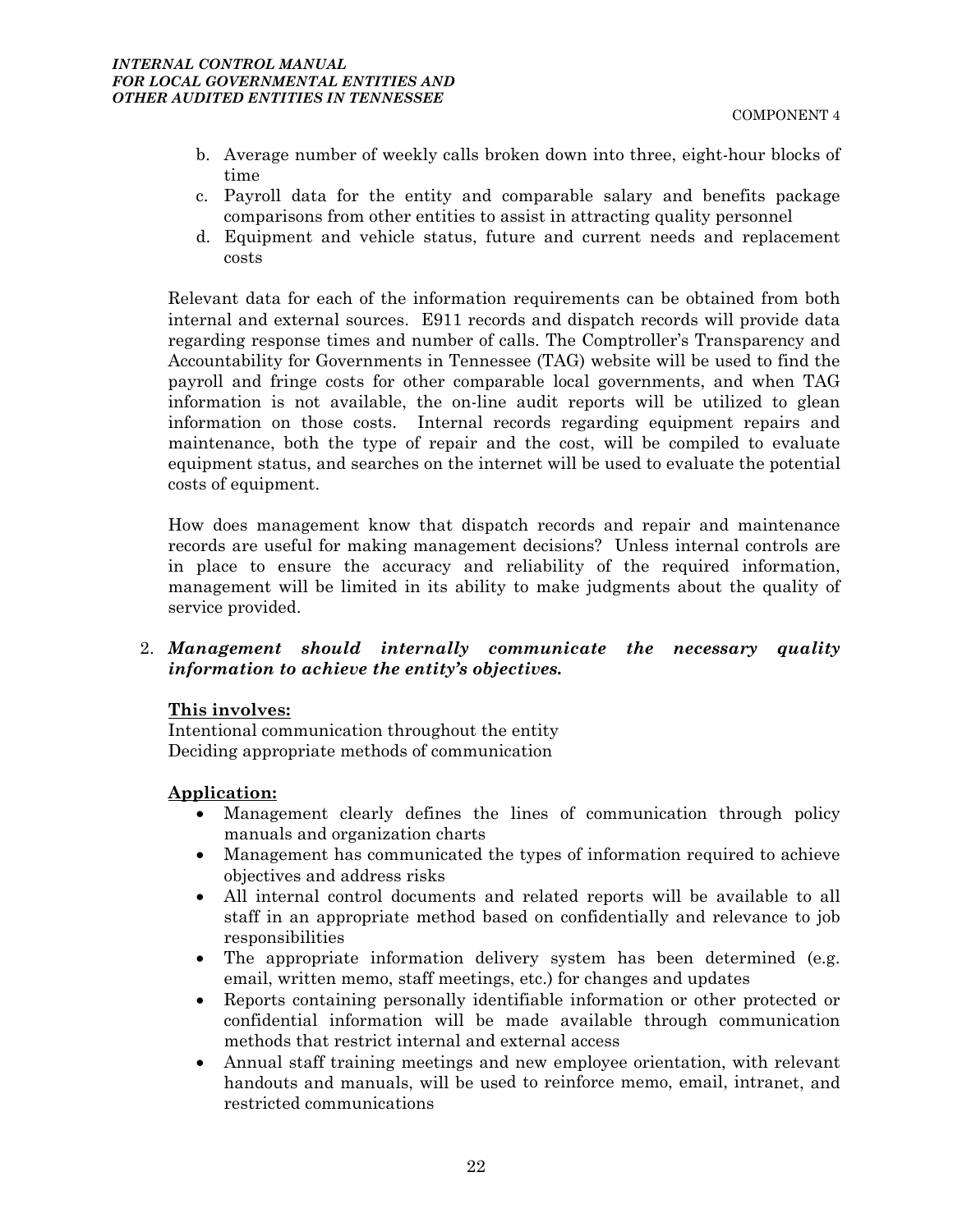#### **Example:**

The entity has been evaluating various possibilities for increasing its revenues and has decided on a long-term project with several phases. The first phase of the project involves expanding utility services. The expansion is intended to enhance industrial development by increasing service capacity. As a result, several strategic objectives have been modified. The modifications impact staffing, reporting, related internal controls, and other matters. Communication is going to be complicated because at least two older employees will be allowed to telecommute and two new employees will be hired as part of the first phase of the project.

The oversight board has directed management to incorporate the changes in the policies and procedures, develop several new reports, and enhance the communication capabilities of the entity.

Management is working with information technology staff to utilize current technologies for remotely accessing the entity's network. In addition, electronic messaging and teleconferencing capabilities are being enhanced to facilitate overall communication and training participation at remote meeting sites.

Policies, procedures, and internal control design and activities are being updated to address the risks inherent to a large new construction project and to enhance remote communication.

3. *Management should externally communicate the necessary quality information to achieve the entity's objectives.*

#### **This involves:**

Intentional communication with external parties Deciding appropriate methods of communication

#### **Application:**

Management should develop policies and procedures for:

- Communicating with external parties. Some examples include providing financial statements or other information to:
	- o General public
	- o Auditors
	- o Federal grant agencies, SEC through the Electronic Municipal Market Access system (EMMA)
	- o Bond rating companies, prospective bond purchasers, and underwriters
	- o Vendors and contractors
	- o Insurance companies
	- o Law enforcement officials
	- o News media
	- o Individuals or public interest groups based on public information requests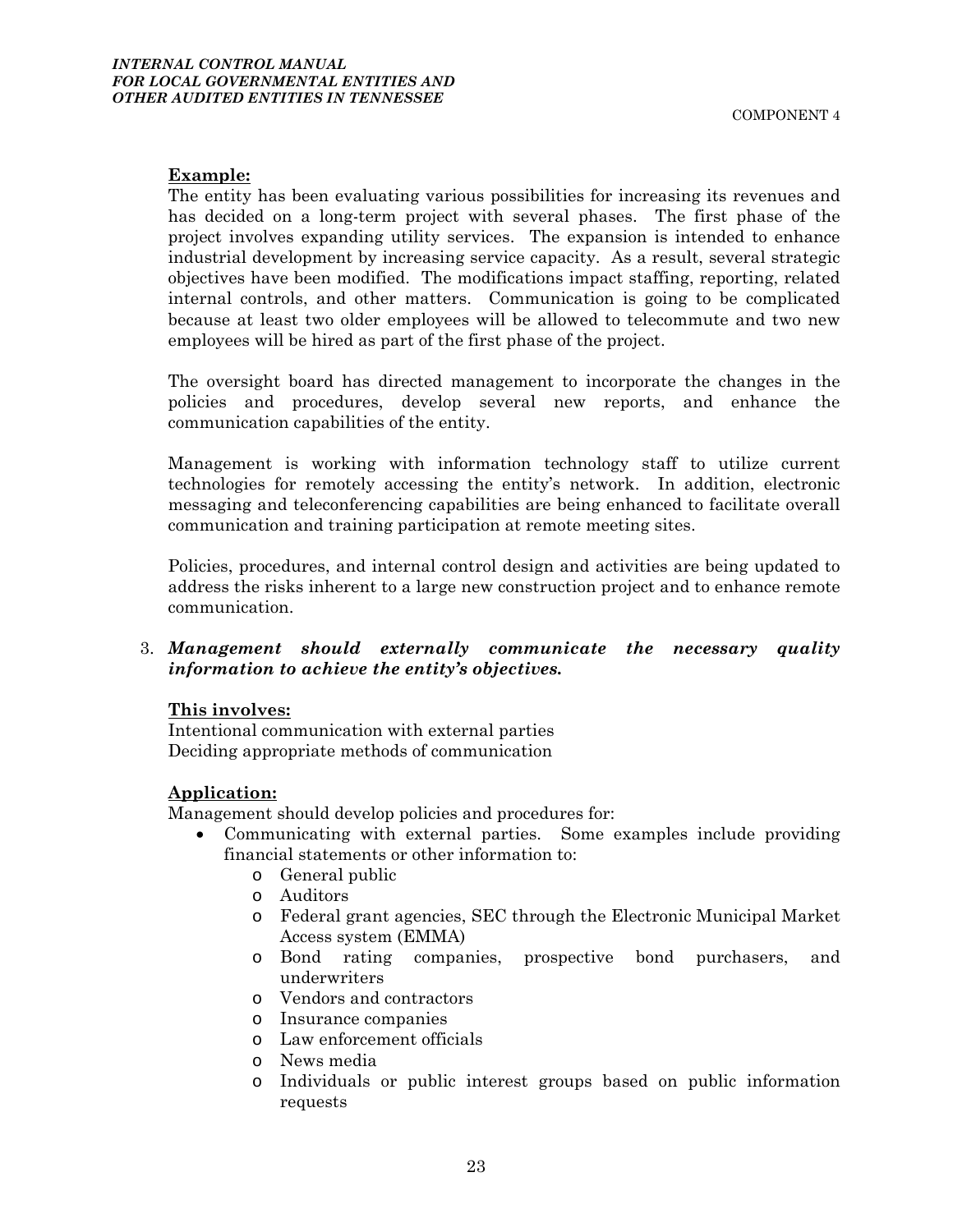- Evaluating the reliability of information provided to and received from external parties
- Ensuring that only authorized individuals provide information to external parties
- Ensuring that restricted information is provided only to authorized external parties
- Redacting of information when requested under the open records statutes

In summary, it is vitally important that information communicated to outside parties be accurate. This involves many different layers of internal controls including the control environment, the risk assessment process, and control activities. Before information is released to an outside party, management should be confident based on its internal policies and procedures, the information is accurate. The credibility of the entity, its governing body, and public officials is at stake whenever information is released to outside parties.

#### **Example:**

The local newspaper has requested information regarding salaries/wages for all of the local government's employees.

Management has determined that all communications with the media will be channeled through a single individual to ensure that information is accurate and consistent with legal and office requirements and the request has been forwarded to that individual.

There is some question regarding the information that is being requested, that is, does the newspaper want base salary and wage amounts or total payments, including overtime, for a particular period. The responsible individual has contacted the newspaper to clarify the request.

The local newspaper responds that they want the current authorized pay rates and the total amount of payments for the most recent calendar year. The request is forwarded to accounting to extract the requested information.

The accounting system generates reports that include the information being requested. However, those reports include restricted information. The report will need to be reformatted to eliminate the restricted information. The modified report is submitted to the authorized individual in the local government who submits the information to the local newspaper.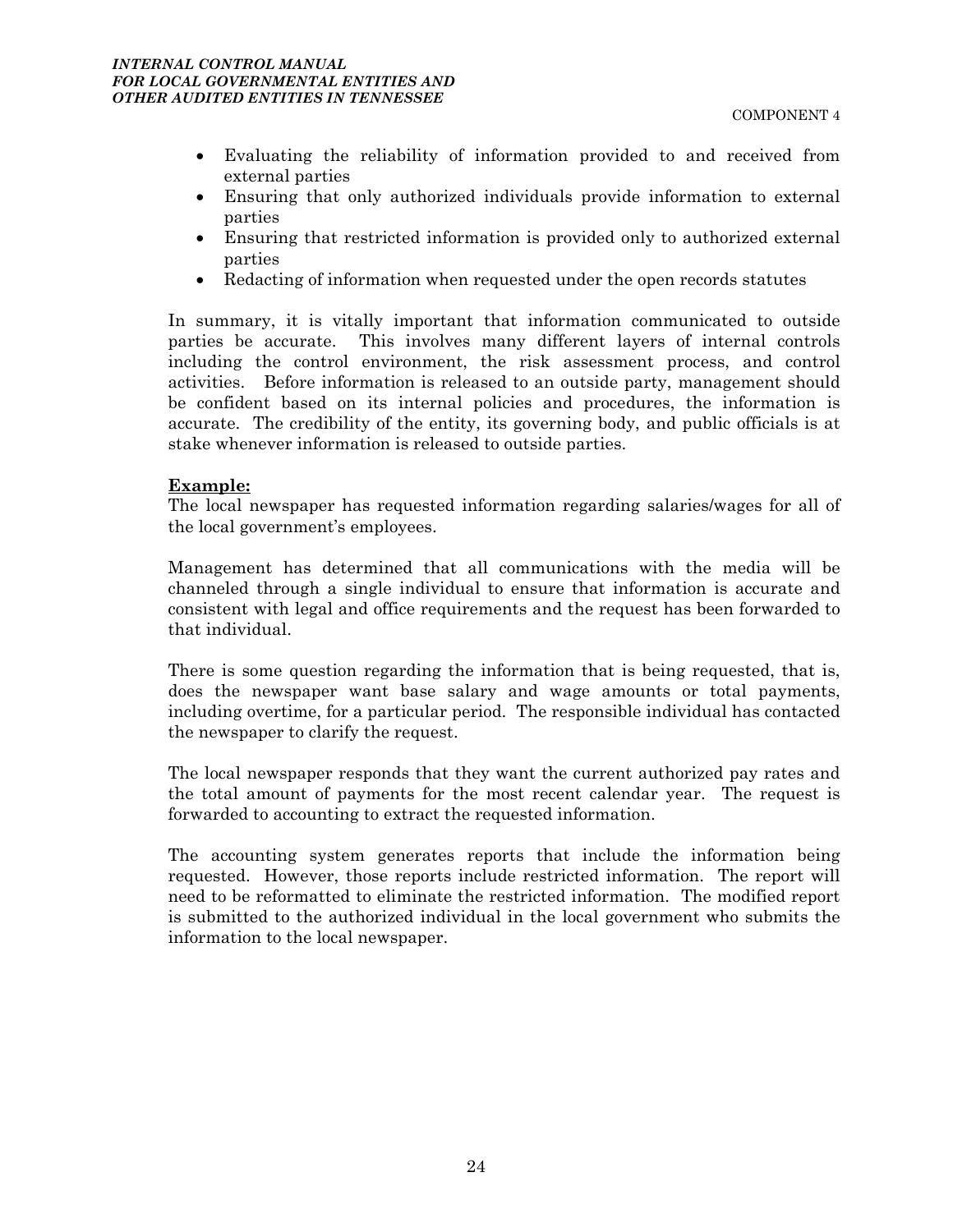### **COMPONENT 5**

### **MONITORING**

#### **GAO Green Book Principles 16 and 17**

<span id="page-28-0"></span>Things change - the Operating Environment, Laws, Accounting Principles, Technology, Resources, and People, etc. For this reason, internal control policies and procedures must constantly be monitored and improved or updated. There are two (2) principles related to monitoring.

#### 1. *Management should establish and operate monitoring activities to monitor the internal control system and evaluate the results.*

#### **This involves:**

Determining issues and deficiencies in the current internal control system Testing the internal control system against the intended design (monitoring) Evaluating the results of the monitoring tests and making necessary improvements or updates

#### **Application:**

Management should:

- Evaluate and document the current state of the internal control system and document the differences between the criteria of the design and the current condition of internal control, for purposes of establishing a baseline
- Determine whether to change the design of internal control or implement corrective actions to improve the operating effectiveness of internal control for differences that exist
- Monitor internal control through built in monitoring activities and periodic separate evaluations and document the results
- Evaluate differences to determine if (1) changes in internal control have occurred but have not been documented, (2) internal control has not been properly implemented, or (3) internal control design changes are needed

#### **Example:**

Management has adopted a policy requiring ongoing monitoring activities in key areas of internal control such as purchasing. By reviewing the results, management is able to determine where differences exist between the design and actual practice. Those results can then be evaluated to determine a course of action.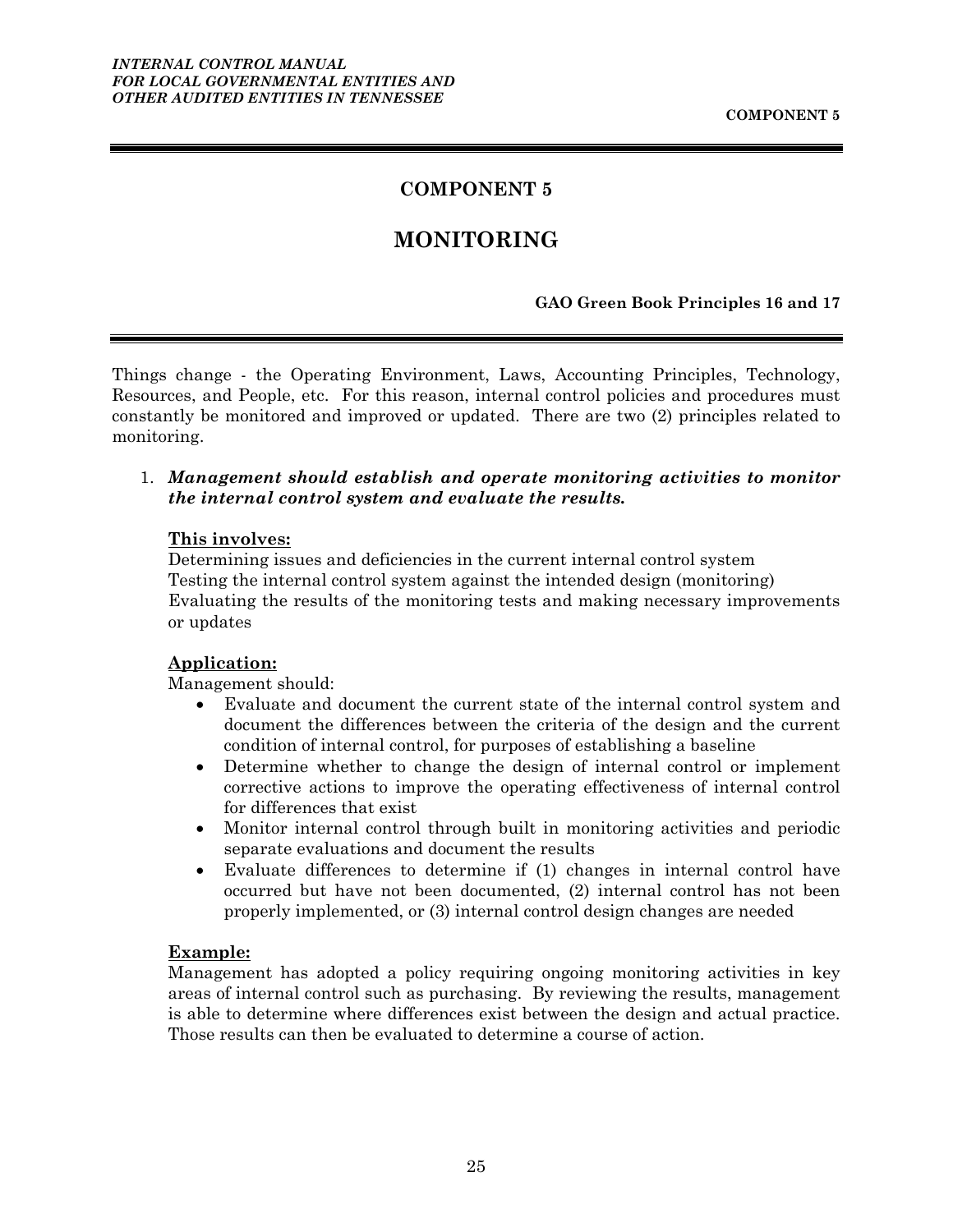Over the last three months, based on tests (i.e. monitoring) of internal controls over purchasing documentation, management noted a marked increase in the number of invoices submitted for approval that included sales tax charges from which the government is exempt. In addition, purchase orders have not been attached, or did not have the proper signatures authorizing purchases in several instances.

In evaluating the control structure and the control activities, management noted that many of the weaknesses were clustered in two departments. Those departments had experienced turnover in employees due to the retirement of two key employees as well as normal turnover in two other positions. In addition, two processes that had been manual processes in the past had been automated and the internal control documentation had not been updated for those changes. One of the individuals that been hired had significant experience in the private sector but no experience in government operations. The cumulative effect of all of these changes resulted in internal control execution deficiencies. The current design of the controls was deemed to be appropriate.

Corrective action proposed includes: (1) update internal control policies and procedures to reflect the current control design, (2) provide additional training and coaching for new employees, (3) improve succession plans for the departure of key employees, and (4) improve the process for ensuring documents are updated when changes are made to the internal control design.

#### 2. *Management should remediate identified internal control deficiencies on a timely basis.*

#### **This involves:**

Reporting internal control issues and deficiencies to the responsible management representative

Management should document reported internal control issues and deficiencies and evaluate each issue for corrective action

Actions should be taken to correct audit findings and other issues and deficiencies. This may require action by the governing body or other oversight body.

#### **Application:**

Management should:

- Adopt policies regarding ongoing monitoring processes and the method and timing of reporting issues and deficiencies to a designated individual
- Document the evaluation of issues noted during ongoing and periodic monitoring
- Propose a corrective action plan and implement the corrective action on a timely basis